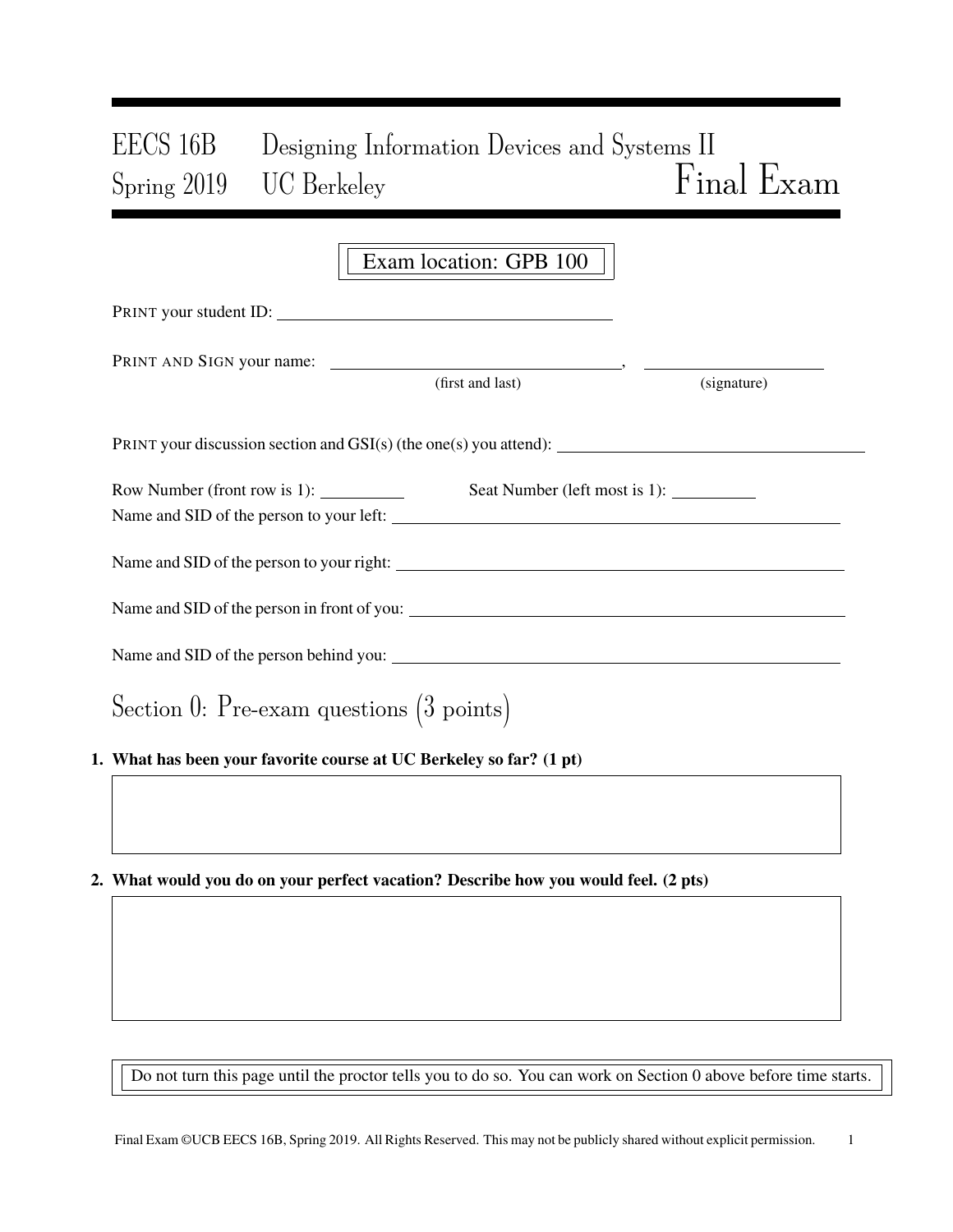[Extra page. If you want the work on this page to be graded, make sure you tell us on the problem's main page.]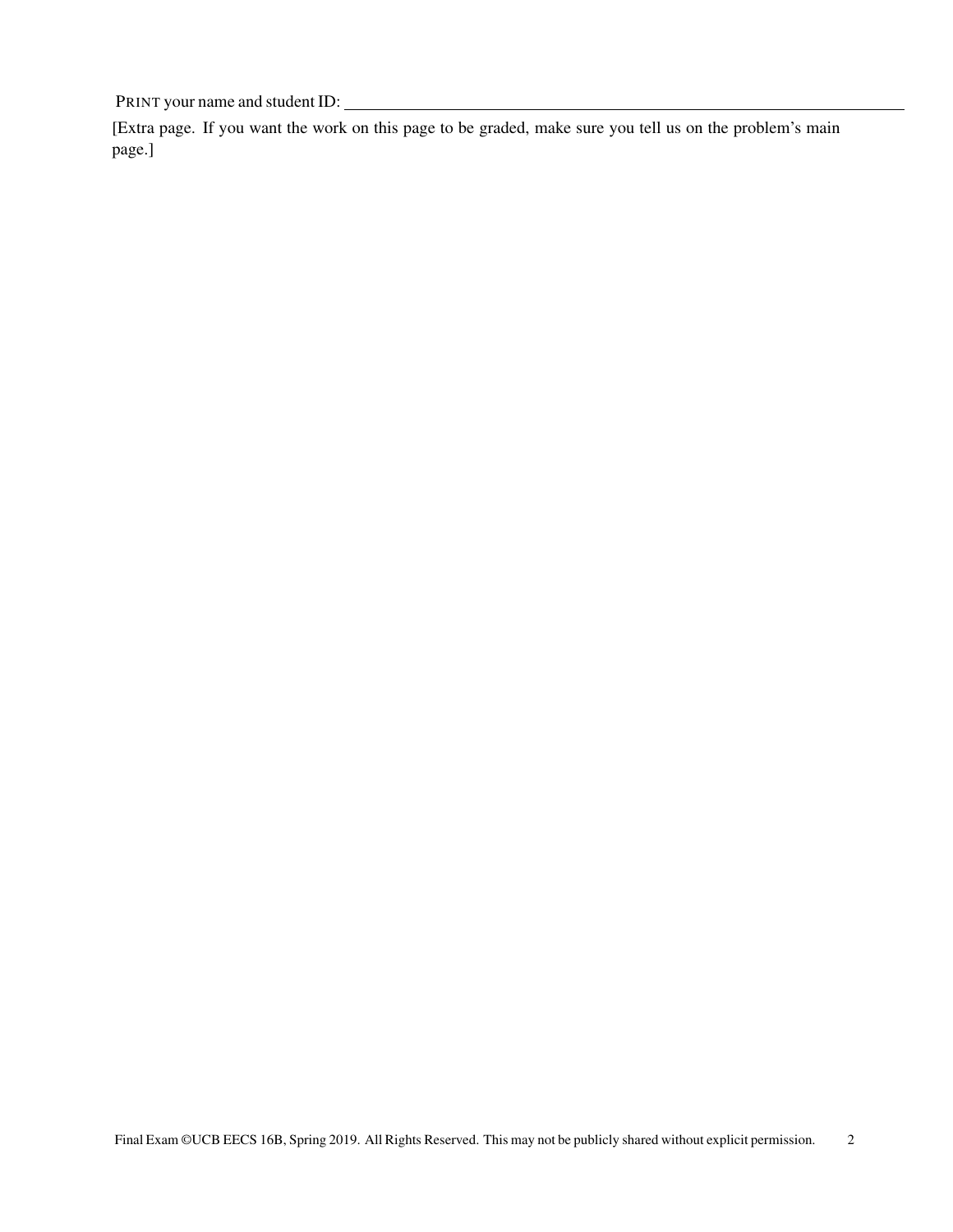### 3. PCA (14 pts)

In this problem, we are going to think of our data points as being given in columns. You can imagine that the data points are recordings from a microphone. We take many such recordings. Our goal is to identify the principal components so that we could, in the future, project fresh recordings from the microphone onto those principal components to help us better understand what was being said.

(a) (2 pts) Suppose for this part, that you have four observed data vectors (say corresponding to the same spoken word, being repeated four times) and all of them just happened to be multiples of the following

6-dimensional vector 
$$
\vec{v} = \begin{bmatrix} 3 \\ -4 \\ 5 \\ -5 \\ 4 \\ -3 \end{bmatrix}
$$
. (For your convenience, note that  $||\vec{v}|| = 10$ .)

You arrange the data vectors as the columns of a matrix *A* given by:

$$
A = \begin{bmatrix} \vert & \vert & \vert & \vert \\ -\vec{v} & -2\vec{v} & \vec{v} & 2\vec{v} \\ \vert & \vert & \vert & \vert \end{bmatrix}
$$
 (1)

You want to perform PCA to better understand your data. Find the first principal component vector of *A* to explain the nature of your data points.

*(HINT: You don't need to compute any covariance matrices or compute any eigenvalue/eigenvectors in this simple case. Also, be sure to think about what size vector you want as the answer. Don't forget to normalize!)*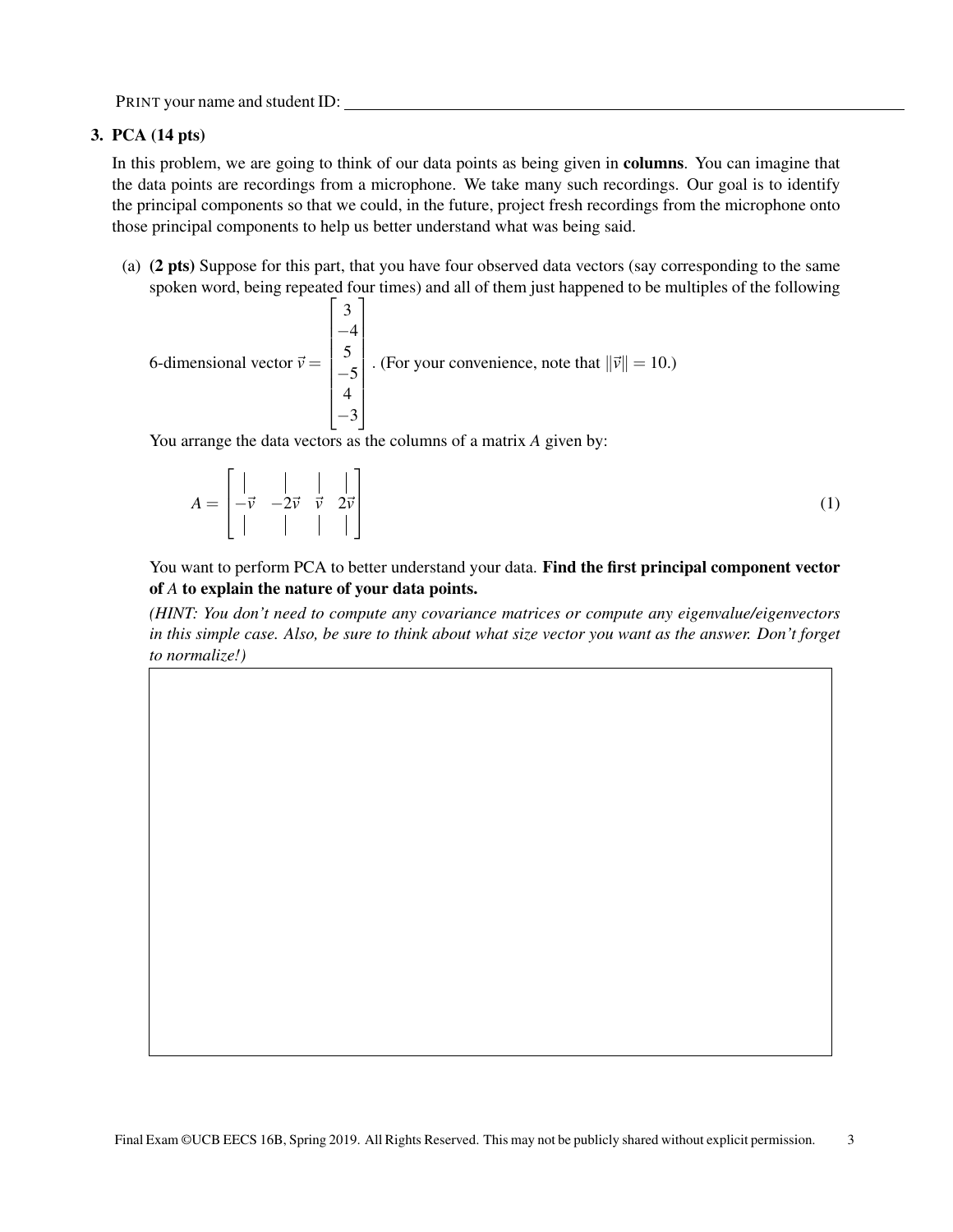(b) (6 pts) Suppose that now, we have two more data points (say, corresponding to a *different* word being spoken twice) that are multiples of a different vector  $\vec{p}$  where:

$$
\vec{p} = \begin{bmatrix} \frac{36}{\sqrt{134}} \\ -\frac{8}{\sqrt{134}} \\ 0 \\ 0 \\ 0 \\ 0 \end{bmatrix}.
$$
 (For your convenience, note that  $||\vec{p}|| = 4$  and that  $\vec{p}^T \vec{v} = 0$ .)

We augment our data matrix with these two new data points to get:

$$
A = \begin{bmatrix} | & | & | & | & | \\ -\vec{v} & -2\vec{v} & \vec{v} & 2\vec{v} & -4\vec{p} & 4\vec{p} \\ | & | & | & | & | & | \end{bmatrix}
$$
(2)

Find the principal components corresponding to the nonzero singular values of *A*. What is the first principal component vector? What is the second principal component vector? Justify your answer.

*(Hint: Think about the inner product of*  $\vec{v}$  *and*  $\vec{p}$  *and what that implies for being able to appropriately decompose A. Again, very little computation is required here.)*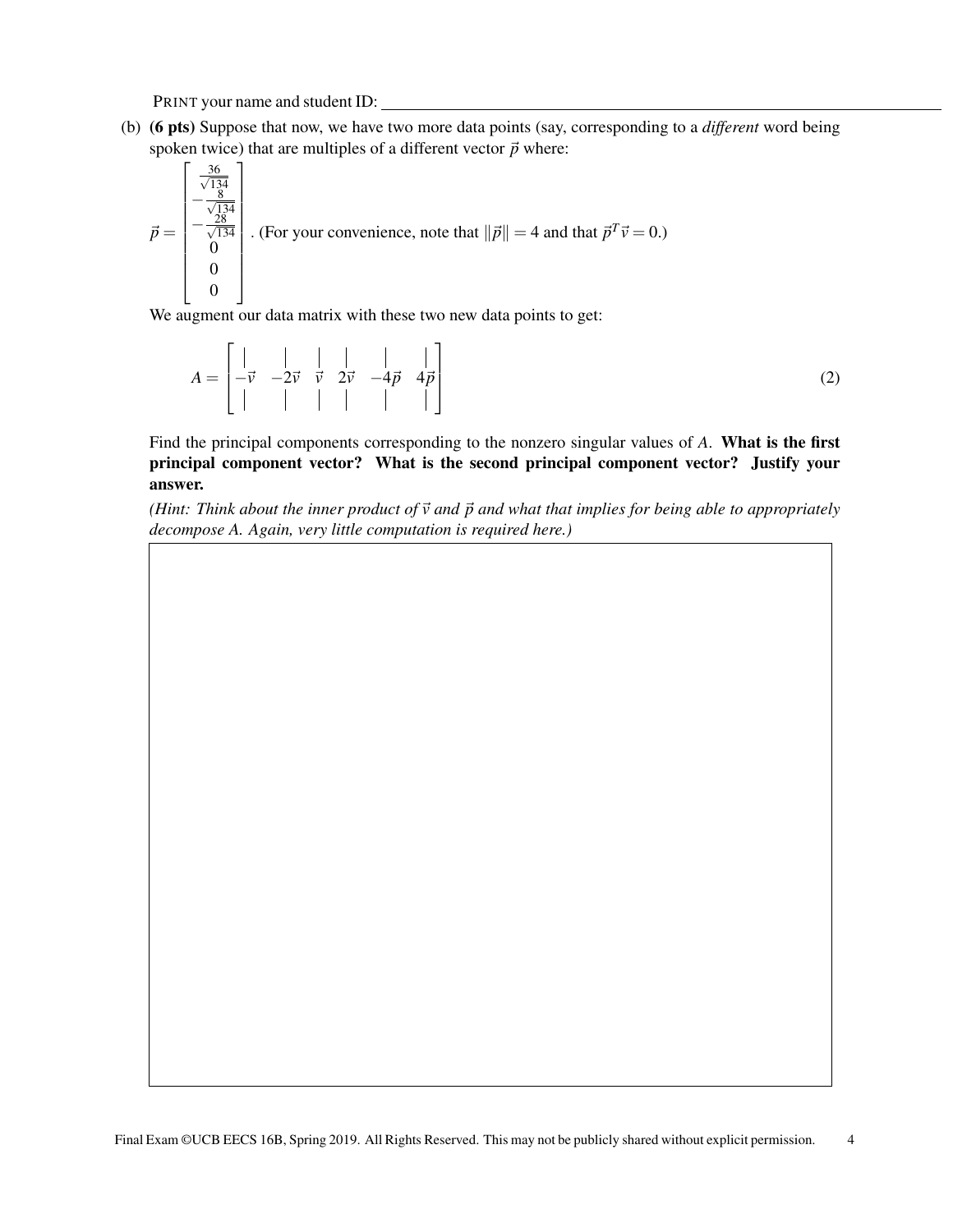(c) (6 pts) In the previous part, you had

$$
A = \begin{bmatrix} | & | & | & | & | \\ -\vec{v} & -2\vec{v} & \vec{v} & 2\vec{v} & -4\vec{p} & 4\vec{p} \\ | & | & | & | & | & | \end{bmatrix}
$$

with  $\|\vec{v}\| = 10$  and  $\|\vec{p}\| = 4$ , satisfying  $\vec{p}^T \vec{v} = 0$ .

If we use  $\vec{a}_i$  to denote the *i*-th column of *A*, plot the data points  $\vec{a}_i$  projected onto the first and second principal component vectors. The coordinate along the first principal component should be represented by horizontal axis and the coordinate along the second principal component should be the vertical axis. Label each point.

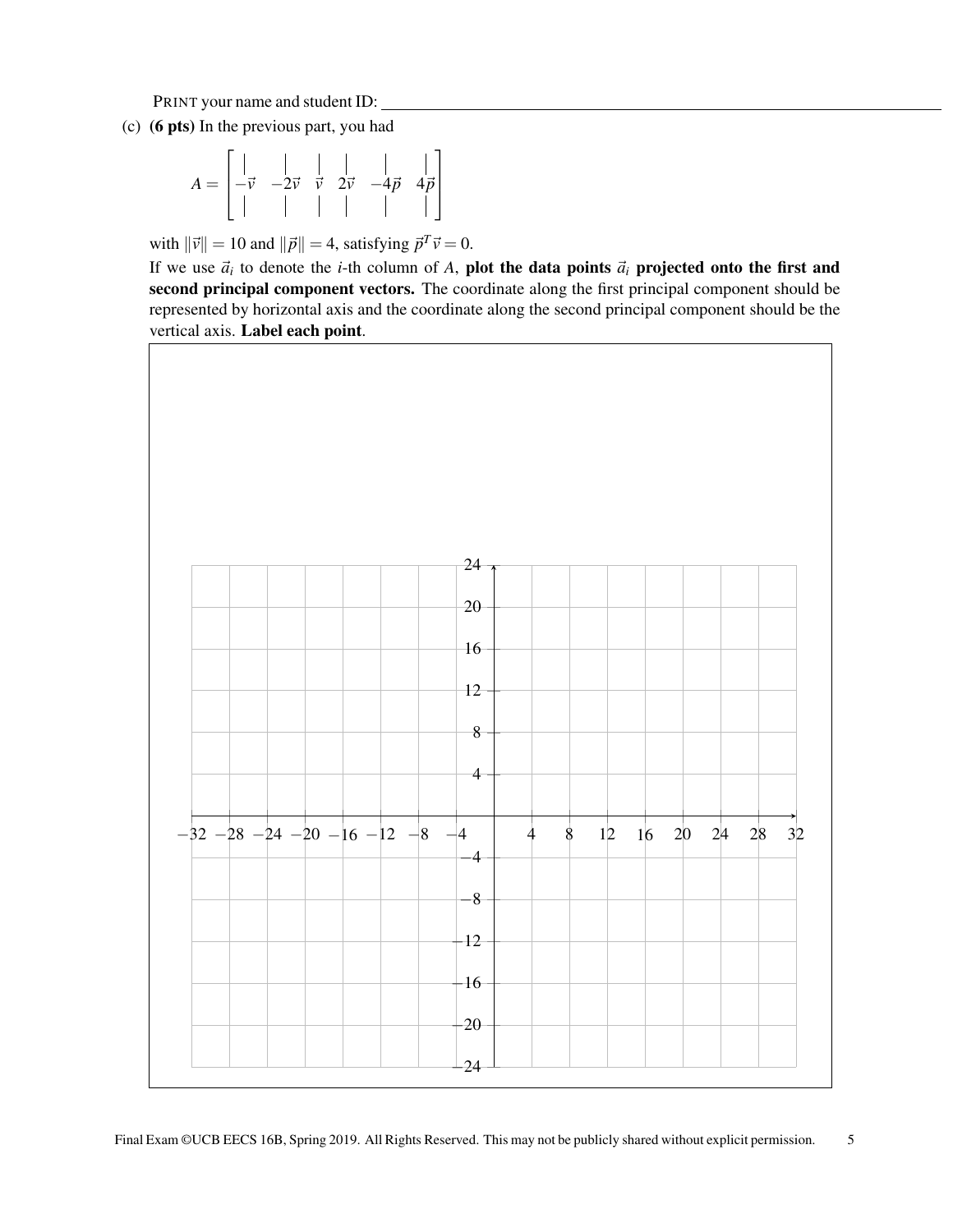### 4. Identifying an Unknown Circuit Component (24 pts)

Suppose we have an unknown circuit component, which we'll denote as *X* and represent with the symbol *X* . *X* could either be a resistor, a capacitor, or an inductor, but we don't know which one it is, nor do we know what its *component value* (that is, its resistance, capacitance, or inductance) could be. If you needed to identify *X*, that is figure out what kind of component *X* is and figure out its value, you would use a tool called an *RLC meter*. In this problem, you will examine how an RLC meter can identify unknown circuit components with the help of transfer functions and the DFT.

In circuit form, an RLC meter looks like this:



Here,  $v_{in}(t) = A_{in} \cos(2\pi f_0 t + \theta_{in})$  is a known sinusoidal test input of known frequency  $f_0$ , known amplitude  $A_{in}$ , and known phase  $\theta_{in}$ ; while *R* is also a known resistance. Under this setup, we know that  $v_{out}(t)$  will also be a sinusoid, which we'll denote as  $v_{out}(t) = A_{out} \cos(2\pi f_0 t + \theta_{out})$ .

When *X* is connected to the RLC meter, an on-board microcontroller takes samples from  $v_{in}(t)$  and  $v_{out}(t)$ and uses these samples to compute  $Z_X|_{f_0}$ , the impedance of the unknown component at frequency  $f_0$ . From the value of  $Z_X|_{f_0}$ , it can figure out whether *X* is a resistor, a capacitor, or an inductor, as well as what resistance, capacitance, or inductance it has.

(a) (4 pts) Find the transfer function  $H(\omega) = \frac{V_{out}}{\tilde{V}_{in}}$  when the unknown component is connected to the **RLC meter.** Here,  $\tilde{V}_{out}$  and  $\tilde{V}_{in}$  denote the phasor representations of  $v_{out}(t)$  and  $v_{in}(t)$ , respectively. Answer in terms of *R*, the known resistance, and  $Z_X(\omega)$ , the unknown impedance.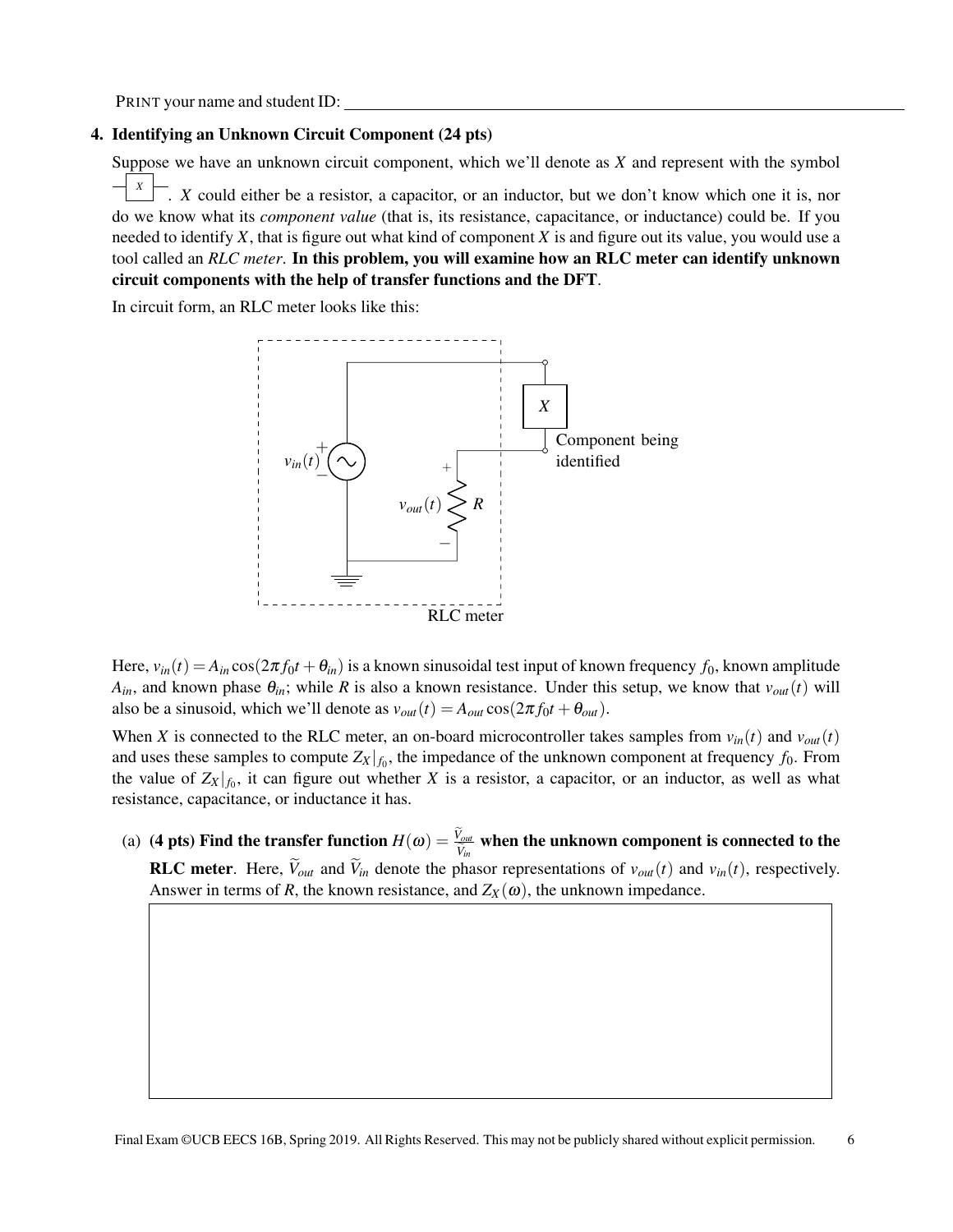(b) (4 pts) Suppose that we know  $H(\omega_0)$ , that is the (possibly complex) numerical value of  $H(\omega)$  at the angular frequency  $\omega_0 = 2\pi f_0$ . Show how to use the value of  $H(\omega_0)$  to calculate  $Z_X|_{f_0}$ , the **impedance of the unknown component at the frequency**  $f_0$ . Your result should be an equation for  $Z_X|_{f_0}$  in terms of quantities whose values we know.

(c) (**6** pts) Suppose that we knew  $Z_X|_{f_0}.$  Describe how to use  $Z_X|_{f_0}$  to determine both what kind of component *X* is and the corresponding component value? *(HINT: Physical resistances, capacitances, and inductances are always positive. And*  $\frac{1}{j} = -j$  *for*  $j =$ √ −1*.)*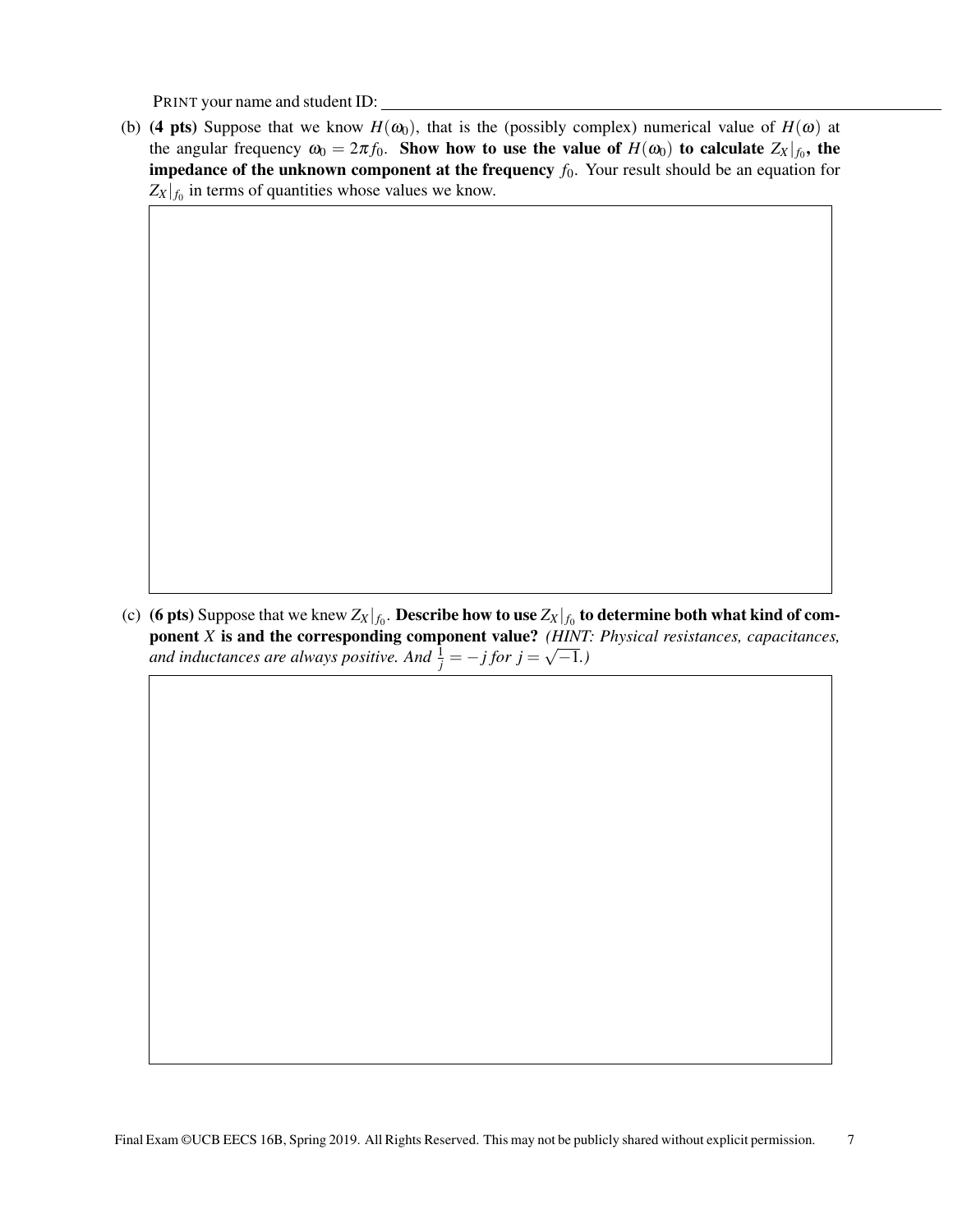(d) (10 pts) Now we just need to calculate  $H(\omega_0)$  using the samples of  $v_{in}(t) = A_{in} \cos(2\pi f_0 t + \theta_{in})$  and  $v_{out}(t) = A_{out} \cos(2\pi f_0 t + \theta_{out})$  that the on-board microcontroller collected. Suppose we have collected *N* samples from  $v_{in}(t)$  and  $v_{out}(t)$  with sampling interval  $\Delta = \frac{1}{f_0 N}$ , and we have arranged these samples into *N*-dimensional vectors  $\vec{v}_{in}$  and  $\vec{v}_{out}$ . These sample vectors have the form

$$
\vec{v}_{in} = \begin{bmatrix}\nA_{in} \cos(\theta_{in}) \\
A_{in} \cos(2\pi f_{0}(\Delta) + \theta_{in}) \\
A_{in} \cos(2\pi f_{0}(2\Delta) + \theta_{in})\n\end{bmatrix}, \quad\n\vec{v}_{out} = \begin{bmatrix}\nA_{out} \cos(\theta_{out}) \\
A_{out} \cos(2\pi f_{0}(\Delta) + \theta_{out}) \\
A_{out} \cos(2\pi f_{0}(2\Delta) + \theta_{out})\n\end{bmatrix}.
$$
\n(3)\n
$$
\begin{bmatrix}\nA_{in} \cos(2\pi f_{0}(\Delta) + \theta_{out}) \\
\vdots \\
A_{out} \cos(2\pi f_{0}((N-1)\Delta) + \theta_{out})\n\end{bmatrix}.
$$

Since  $\widetilde{V}_{out} = \frac{1}{2}$  $\frac{1}{2}A_{out}e^{j\theta_{out}}$  and  $\widetilde{V}_{in} = \frac{1}{2}$  $\frac{1}{2}A_{in}e^{j\theta_{in}}$ , these samples contain information about the currently unknown phasors  $\tilde{V}_{out}$  and  $\tilde{V}_{in}$  at the frequency  $f_0$ . These phasors need to be recovered from the samples using the DFT. Express the DFTs  $\vec{V}_{in} = F_N \vec{v}_{in}$  and  $\vec{V}_{out} = F_N \vec{v}_{out}$  symbolically in terms of the phasors  $V_{out}$  and  $V_{in}$ , the standard basis vectors  $\vec{e}_i$ , and the number of samples *N*.

|                                                                                                                                                                                           | $e^{-j\frac{2\pi}{N}1}$ |  | $e^{-j\frac{2\pi}{N}2}$ $e^{-j\frac{2\pi}{N}3}$ $\cdots$ $e^{-j\frac{2\pi}{N}(N-1)1}$                                                                                                                  |
|-------------------------------------------------------------------------------------------------------------------------------------------------------------------------------------------|-------------------------|--|--------------------------------------------------------------------------------------------------------------------------------------------------------------------------------------------------------|
| Here, the DFT transformation matrix $F_N = \begin{vmatrix} 1 & e^{-j\frac{2\pi}{N}2} & e^{-j\frac{2\pi}{N}4} & e^{-j\frac{2\pi}{N}6} & \cdots & e^{-j\frac{2\pi}{N}(N-1)2} \end{vmatrix}$ |                         |  |                                                                                                                                                                                                        |
|                                                                                                                                                                                           |                         |  |                                                                                                                                                                                                        |
|                                                                                                                                                                                           |                         |  | $\begin{vmatrix} \vdots & \vdots & \vdots & \vdots \\ 1 & e^{-j\frac{2\pi}{N}(N-1)} & e^{-j\frac{2\pi}{N}2(N-1)} & e^{-j\frac{2\pi}{N}3(N-1)} & \cdots & e^{-j\frac{2\pi}{N}(N-1)(N-1)} \end{vmatrix}$ |
|                                                                                                                                                                                           |                         |  |                                                                                                                                                                                                        |

and the inverse of this matrix is just  $\frac{1}{N}F_N^*$ .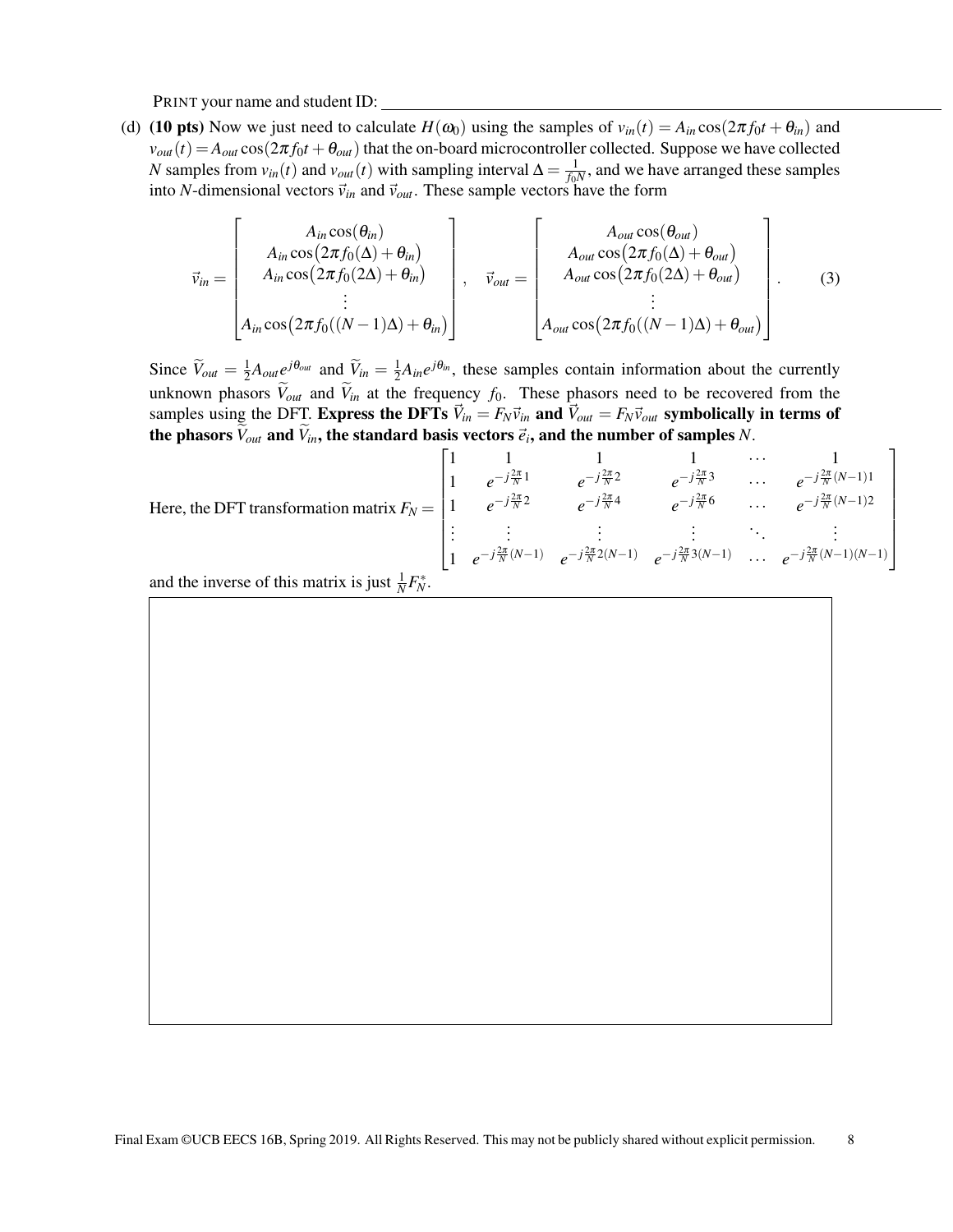#### 5. DFT and Circuit Filters (30 pts)

You have been introduced to low-pass and high-pass filter circuits that pass some range of input signal frequencies while attenuating other ranges of signal frequency. You have also seen how we can break signals down and view the frequency components of sampled signals using the DFT. In this problem, we will see how we can combine these two bases of knowledge. Throughout this problem, if we have an *N*-dimensional vector  $\vec{x}$ , its DFT coefficients are given by the vector  $\vec{X} = F_N \vec{x}$  where the DFT transformation matrix is

$$
F_N = \begin{bmatrix} 1 & 1 & 1 & 1 & \cdots & 1 \\ 1 & e^{-j\frac{2\pi}{N}1} & e^{-j\frac{2\pi}{N}2} & e^{-j\frac{2\pi}{N}3} & \cdots & e^{-j\frac{2\pi}{N}(N-1)1} \\ 1 & e^{-j\frac{2\pi}{N}2} & e^{-j\frac{2\pi}{N}4} & e^{-j\frac{2\pi}{N}6} & \cdots & e^{-j\frac{2\pi}{N}(N-1)2} \\ \vdots & \vdots & \vdots & \vdots & \ddots & \vdots \\ 1 & e^{-j\frac{2\pi}{N}(N-1)} & e^{-j\frac{2\pi}{N}2(N-1)} & e^{-j\frac{2\pi}{N}3(N-1)} & \cdots & e^{-j\frac{2\pi}{N}(N-1)(N-1)} \end{bmatrix}
$$

and the inverse is  $F_N^{-1} = \frac{1}{N} F_N^*$ .

(a) (6 pts) If you sample every  $\Delta$  seconds and you take *N* samples, the 0<sup>th</sup> DFT coefficient  $\vec{X}[0]$  corresponds to the DC (or constant) term. The 1<sup>st</sup> DFT coefficient  $\vec{X}[1]$  corresponds to the fundamental frequency  $f_0 = \frac{1}{N\Delta}$ .

Say you have a signal  $v_{in}(t) = \cos\left(\frac{2\pi}{3}t\right) + \cos\left(\frac{2\pi}{9}t\right)$ . You take  $N = 9$  samples of the function every  $\Delta = 1$  second; i.e. at  $t = \{0, 1, 2, \ldots, 8\}$ , forming a 9 element vector of samples  $\vec{v}_{in}$ . **What are the DFT** coefficients  $\vec{V}_{in}$  of the sampled signal  $\vec{v}_{in}$ ?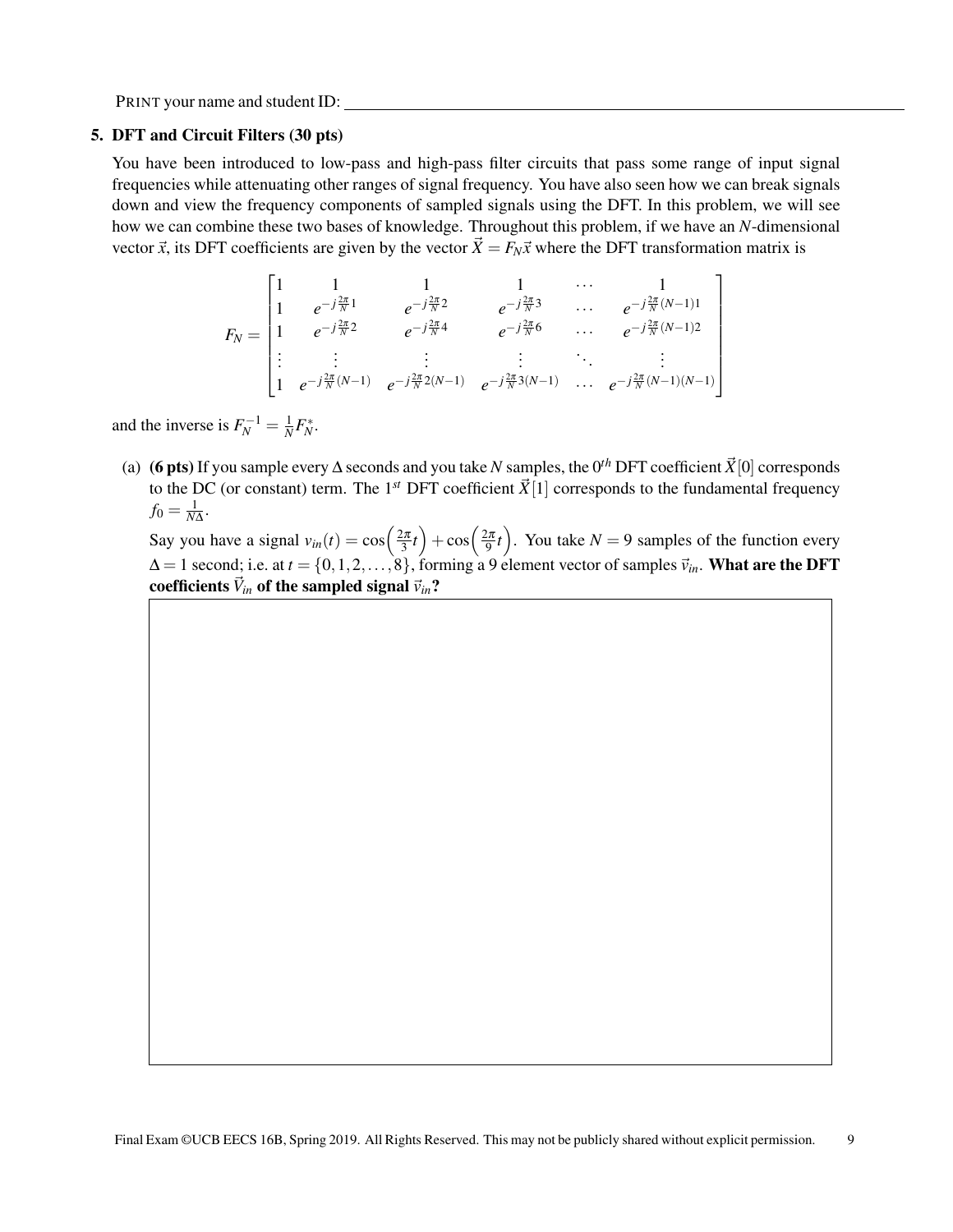<span id="page-9-0"></span>(b) (12 pts) You are given the circuit below.



Figure 1: Filter circuit

Is this a high-pass or low-pass filter? What is its cutoff angular frequency, ω*c*? Sketch the piecewise-linear approximations of the magnitude and phase Bode plots of the transfer function  $H(\omega) = \frac{V_{out}(\omega)}{\widetilde{V}_{in}(\omega)}$  below.

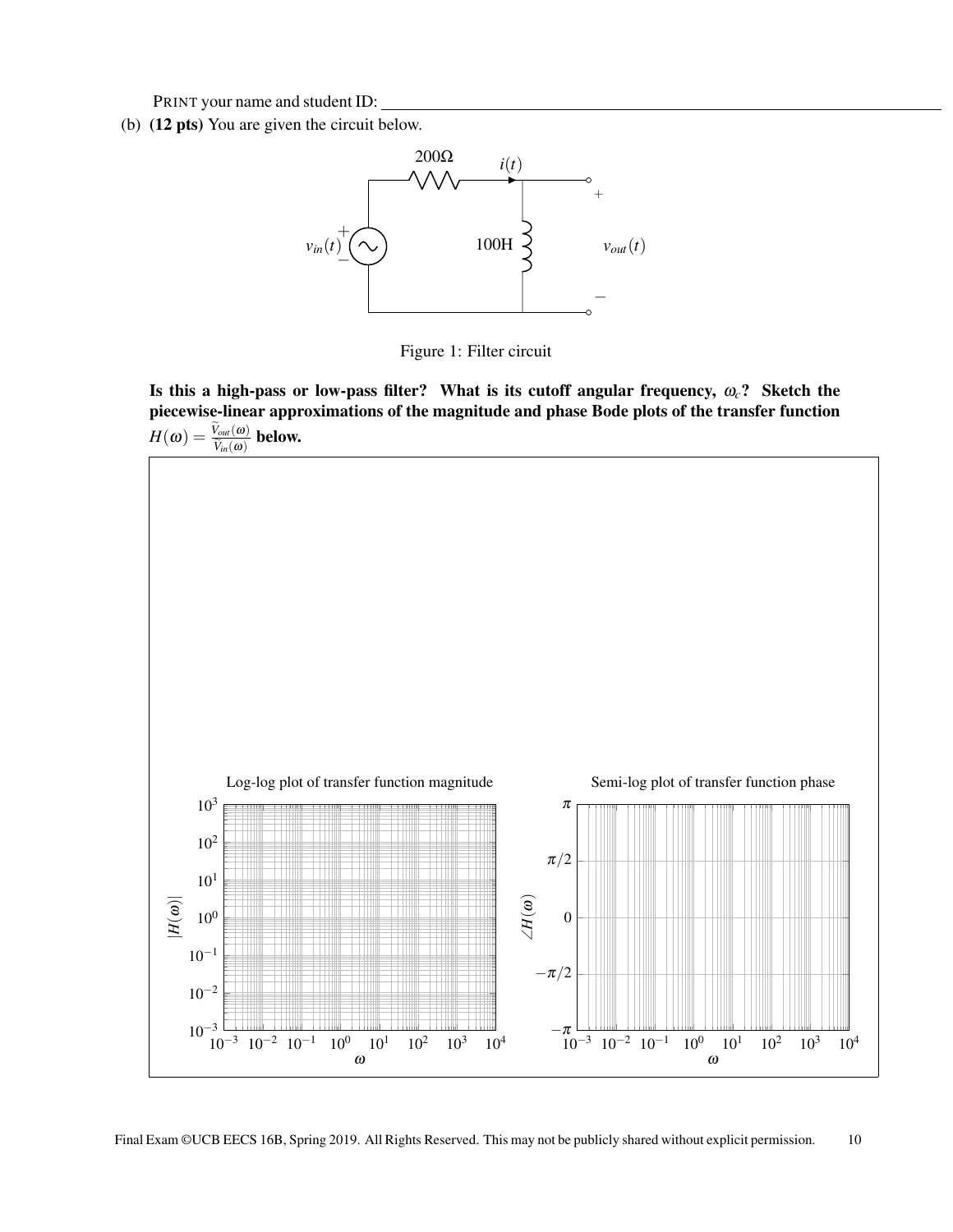[Extra page. If you want the work on this page to be graded, make sure you tell us on the problem's main page.]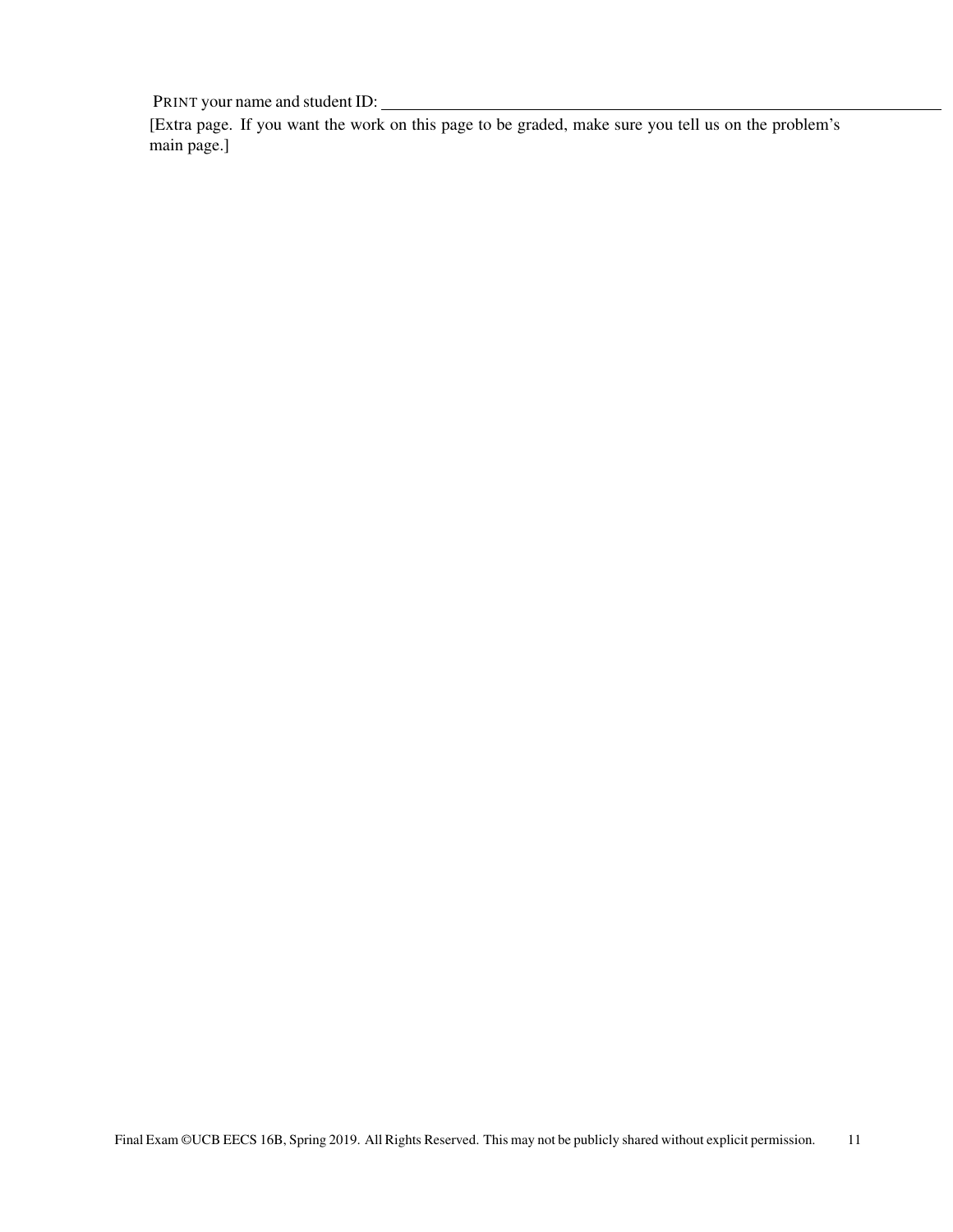(c) (12 pts) The signal  $v_{in}(t) = \cos\left(\frac{2\pi}{3}t\right) + \cos\left(\frac{2\pi}{9}t\right)$  is input into the circuit in Figure [1,](#page-9-0) giving output signal  $v_{out}(t)$ . You take  $N = 9$  samples of the function  $v_{out}(t)$  every  $\Delta = 1$  seconds; i.e. at  $t = \{0, 1, 2, \ldots, 8\}$ , forming a 9 element vector of samples  $\vec{v}_{out}$ . We have given you several possible plots below that may represent the DFT coefficients  $\vec{V}_{out}$  of the sampled signal  $\vec{v}_{out}$ . For each of the four candidate solutions, circle the statement which is true. Provide a one-sentence explanation for your choice in the box provided. *Reminder:*  $\omega = 2\pi f$ .

*(HINT: Exactly one of the candidate solutions below is correct. Consequently, no precise numerical calculations are required to get full credit.)*

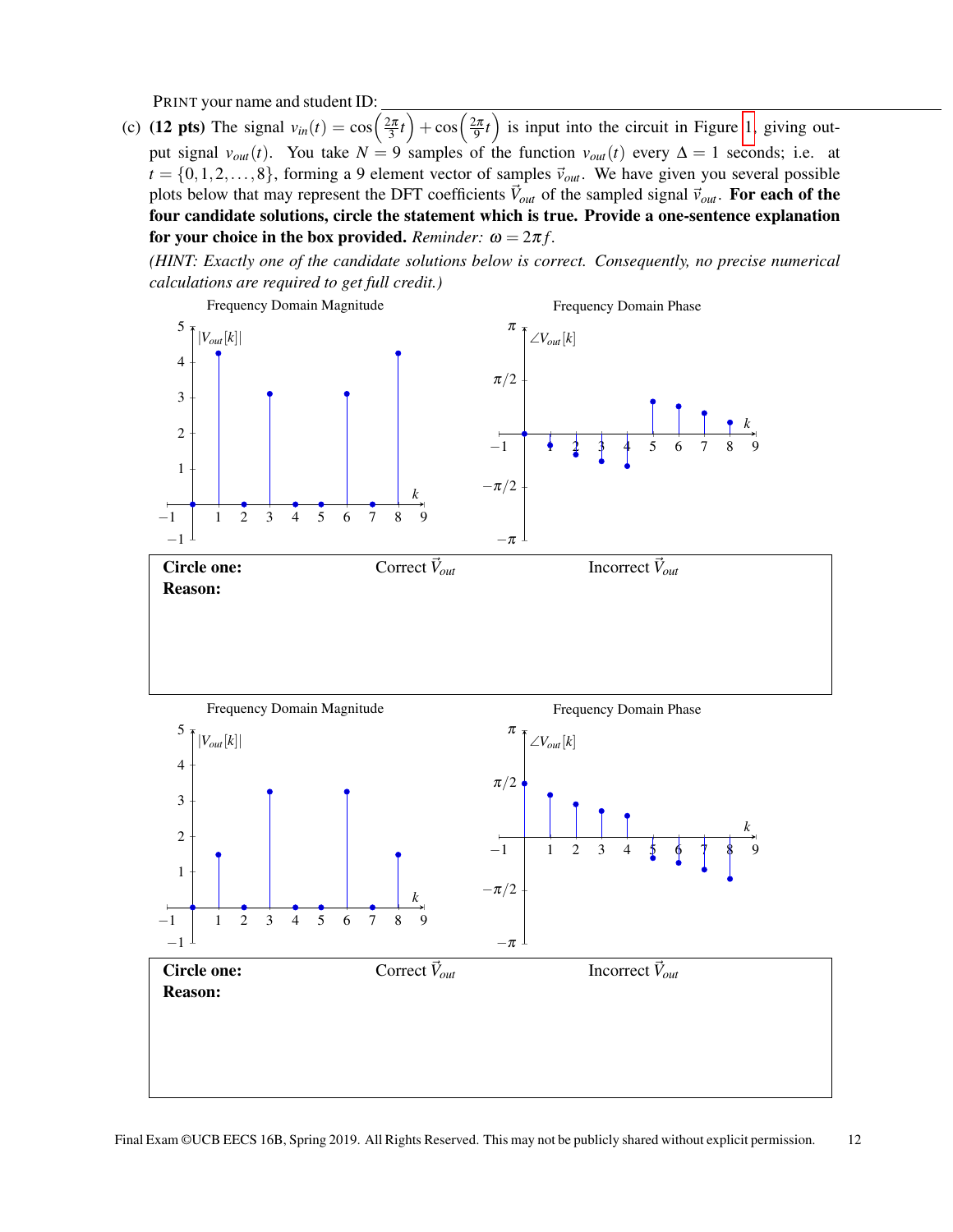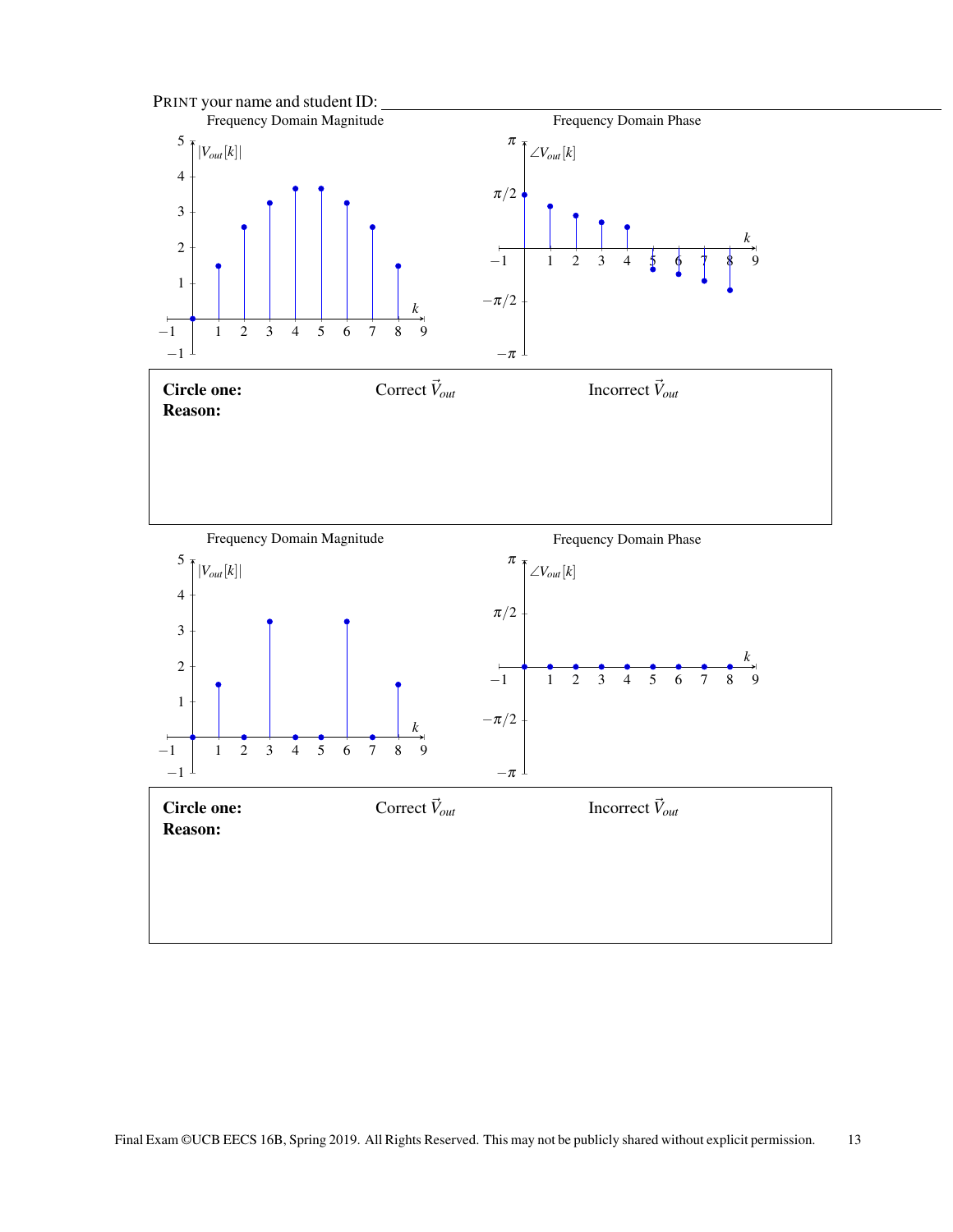#### 6. Lagrange Polynomials (24 pts)

In this question, we consider the interpolation of a function  $f(x)$ , at *N* points  $x_0, \ldots, x_{N-1}$ . The samples are collected in vector  $\vec{f}_N = [f(x_0), f(x_1), \ldots, f(x_{N-1})]^\top$ . The *k*-th component of  $\vec{f}_N$  is denoted by  $f_N[k]$ .

<span id="page-13-0"></span>

Figure 2: Plot of an example function  $f(x)$ 

(a) (2 pts) For function  $f(x)$  given in Figure [2,](#page-13-0) give the vector  $\vec{f}_8$  of samples for  $x_k = -2 + \frac{k}{2}$  $\frac{k}{2}$ ,  $k = 0, \ldots, 7$ .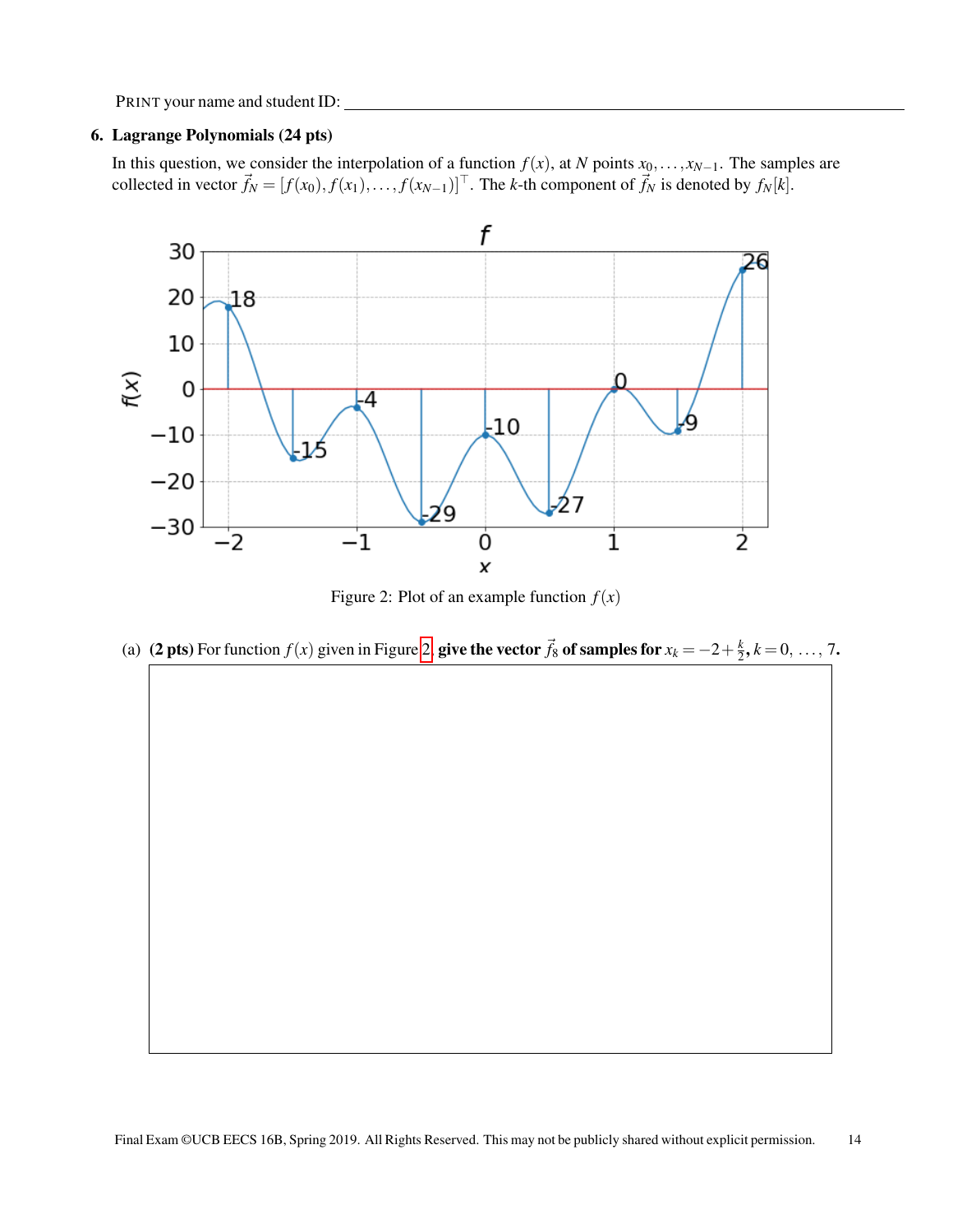(b) (6 pts) Recall the family of Lagrange polynomials {*Li*} of degree at most *N* −1 from discussion and homework. For all  $i = 0, ..., N - 1$ , the polynomial  $L_i$  is of degree at most  $N - 1$  and is given by:

$$
L_i(x) = \prod_{\substack{j=0 \ j \neq i}}^{N-1} \left( \frac{x - x_j}{x_i - x_j} \right) \tag{4}
$$

Explicitly write out the vector  $\vec{\ell}_i = [L_i(x_0), L_i(x_1), \ldots, L_i(x_{N-1})]^\top$  of samples for the *i*-th Lagrange polynomial  $L_i$  sampled at  $x_0, x_1, \ldots, x_i, \ldots, x_{N-1}$ , and argue why this family of vectors  $\{\vec{\ell}_i\}$  is orthonormal.

(c) (4 pts) For a sample vector  $\vec{f}_N$ , the polynomial *H* that interpolates it can be written  $H(x) = \sum_{i=0}^{N-1} b[i]L_i(x)$ . Write  $b[i]$  in terms of  $\vec{f}_N$ , using the special properties of the Lagrange polynomials that you found in the previous part.

*(Hint: Interpolation means that*  $H(x_j) = f_N[j]$  *for*  $j = 0, \ldots, N - 1$ *.)*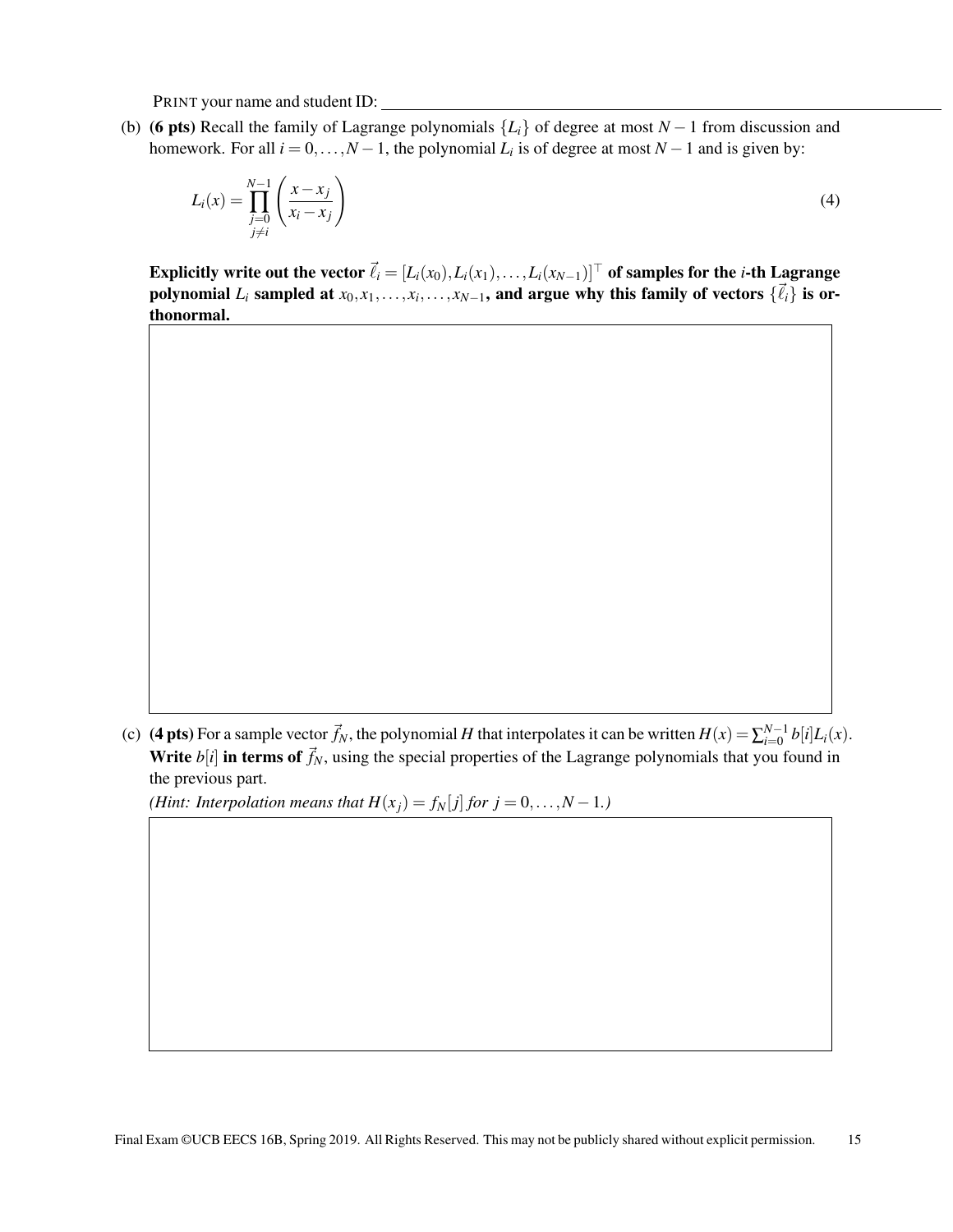(d) (8 pts) The same polynomial *H* can also be written as follows: For all *x*,  $H(x) = \sum_{j=0}^{N-1} a[j]x^j$ . For  $j = 0, \ldots, N-1$ , write *a*[*j*] in terms of  $\vec{f}_N$  using the matrix form  $\vec{a} = P\vec{f}_N$ . What is the matrix *P* here?

It is fine to leave your result for *P* in terms of other matrices and matrix operations, as long as it is explicit and unambiguous.

(e) (4 pts) If the samples are taken at  $x_k = \omega_N^k = e^{j\frac{2\pi}{N}k}$ , do you recognize the *P* matrix that gives us the coefficients of the interpolating polynomial? What is it?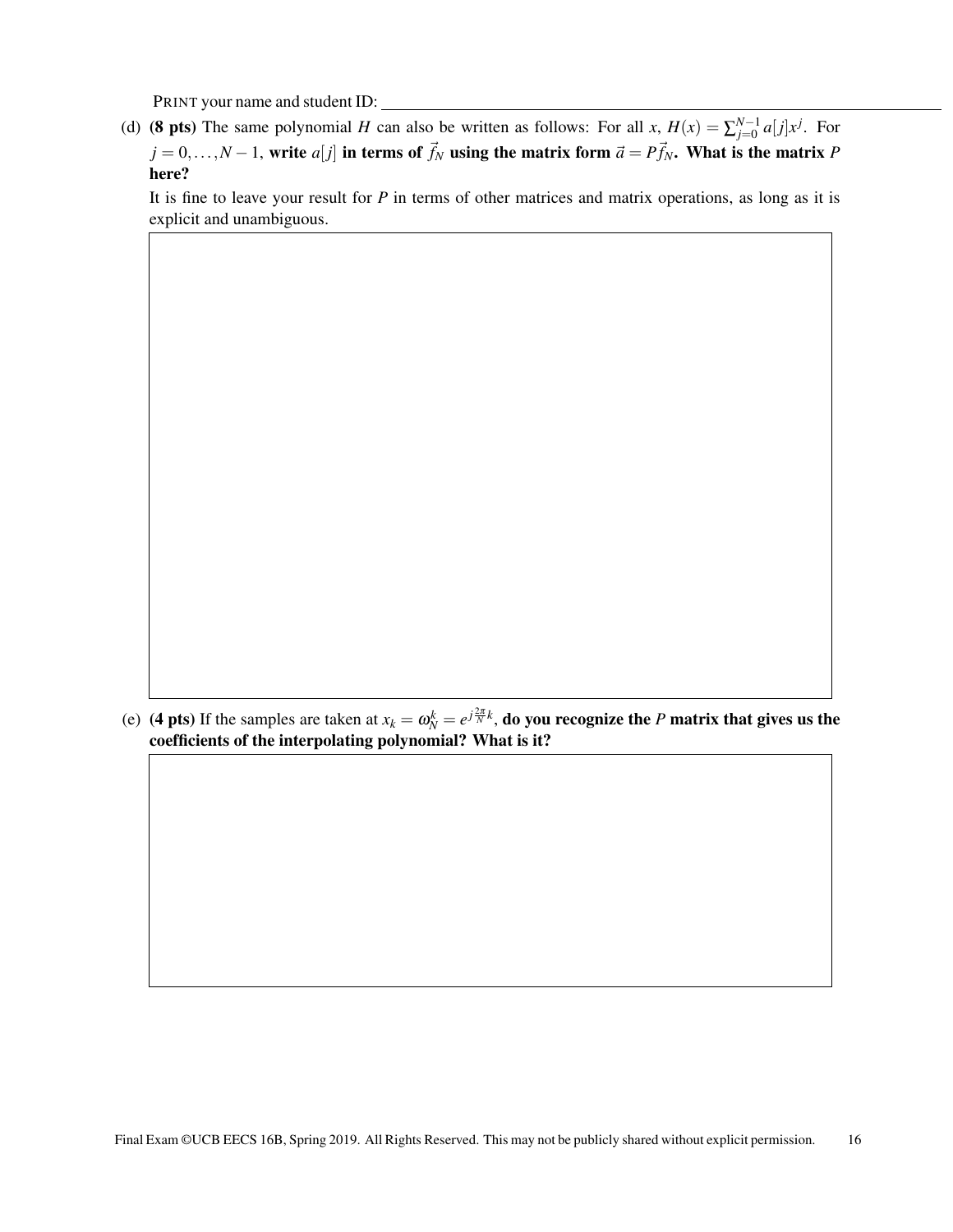[Extra page. If you want the work on this page to be graded, make sure you tell us on the problem's main page.]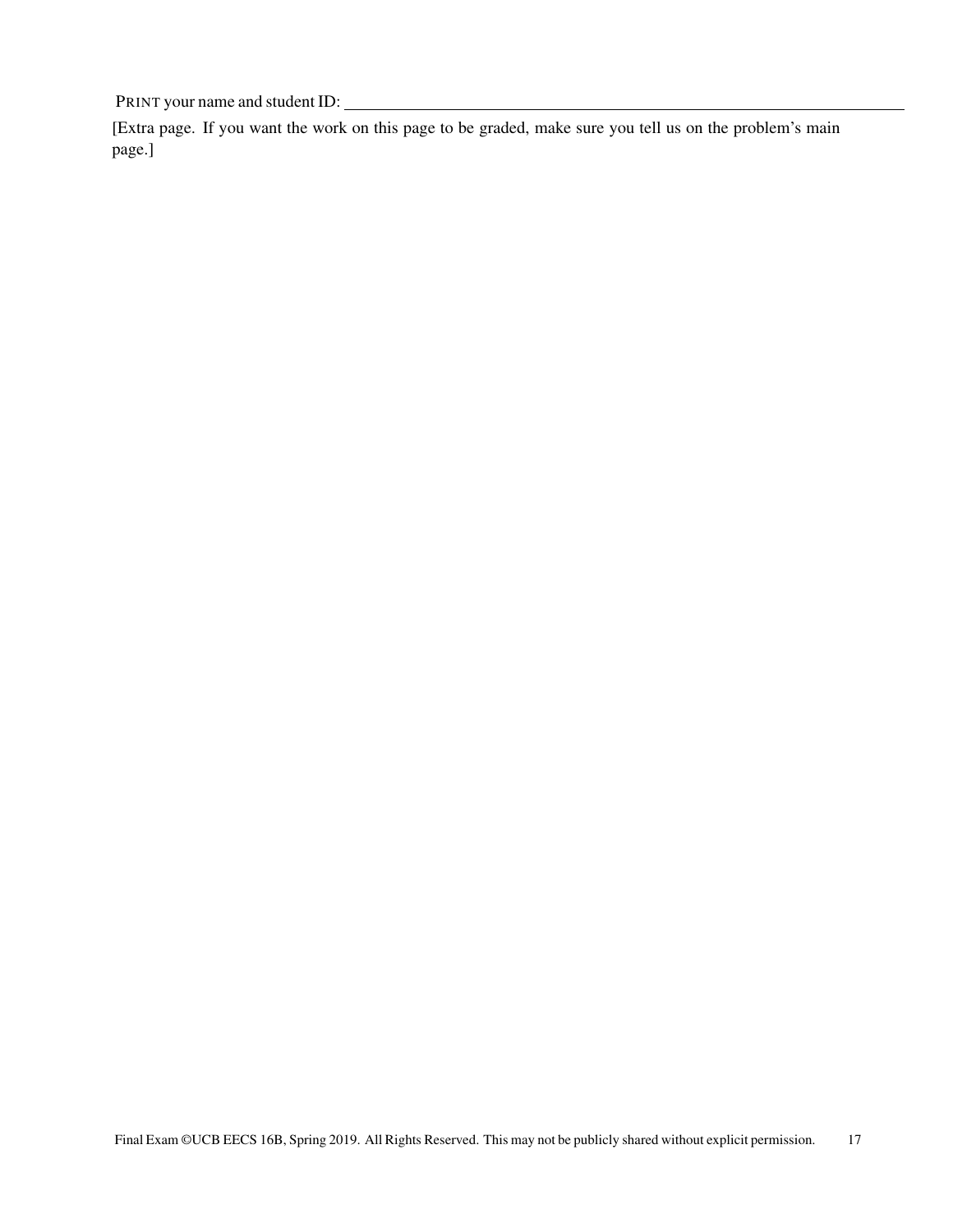#### 7. Observability Lost (10 pts)

In this problem, we will be considering discrete-time systems with outputs, that is systems of the form

$$
\vec{x}_d(t+1) = A\vec{x}_d(t) + B\vec{u}_d(t)
$$
\n
$$
y_d(t) = C\vec{x}_d(t).
$$
\n(5)

As you know, the overwhelming majority of such systems are observable. Nevertheless, there are some instances where systems that are not observable *do* arise.

Suppose that at least one of the eigenvectors of *A* is in the nullspace of *C*. That is, there exists at least one vector  $\vec{v}$  such that  $A\vec{v} = \lambda \vec{v}$  and  $C\vec{v} = \vec{0}$ . Prove that, under these conditions, the system cannot be observable.

Here, feel free to assume that  $C = c^T$  is a row vector and that  $y_d(t)$  is a scalar valued function of time.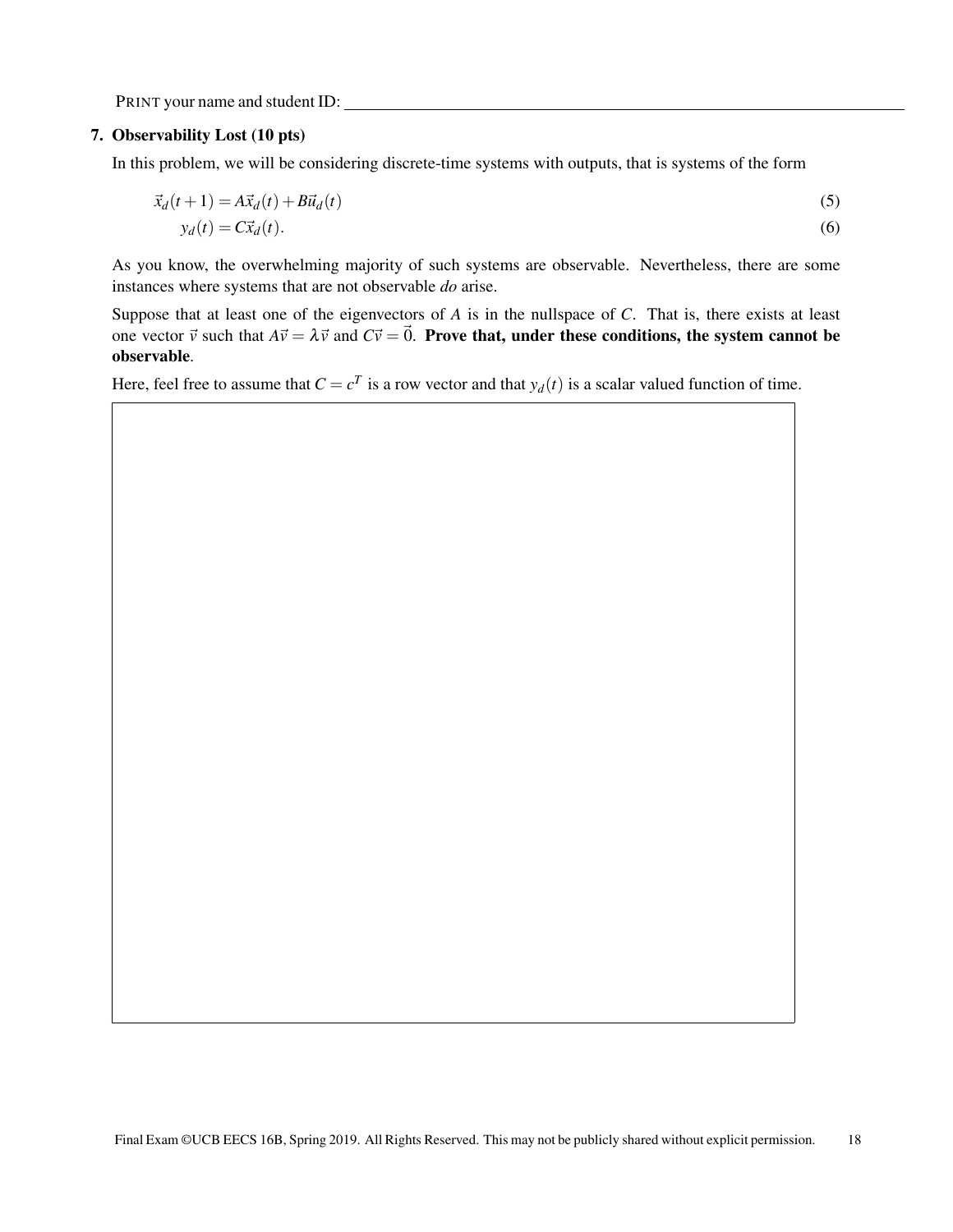## 8. Real Eigenvalues (15 pts)

Suppose *S* is a complex matrix that can be written in the form  $S = B^*B$ , for some other complex matrix *B*. Show that the eigenvalues of *S* are all real and non-negative.

(Hint: Remember that  $\vec{v}^*\vec{v} = \|\vec{v}\|^2 \ge 0$  for all  $\vec{v}$  and that the norm  $\|\cdot\|$  is always real valued, even for complex *vectors.)*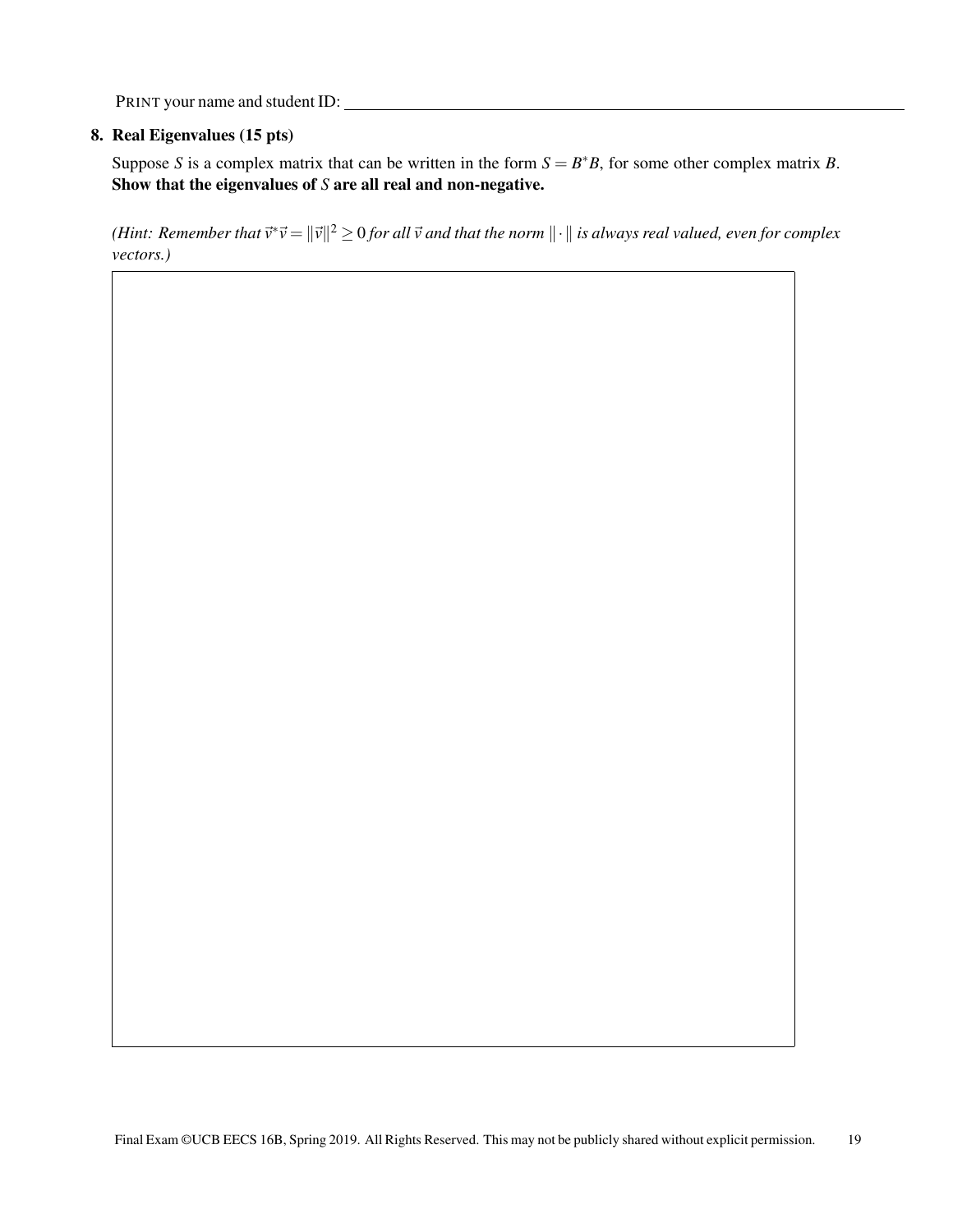### 9. Weighted minimum norm (25 pts)

You saw in lecture in the context of open-loop control, how we consider problems in which we have a wide matrix *A* and solve  $A\vec{x} = \vec{y}$  such that  $\vec{x}$  is a minimum norm solution:

 $\|\vec{x}\| \leq \|\vec{z}\|$ 

for all  $\vec{z}$  such that  $A\vec{z} = \vec{y}$ . You then saw this idea again in the homeworks in the context of MIMO communication and also worked out how to compute the appropriate "pseudo-inverse" for such wide matrices.

But what if you weren't interested in just the norm of  $\vec{x}$ ? What if you instead cared about minimizing the norm of a linear transformation  $C\vec{x}$ ? For example, suppose that controls were more or less costly at different times.

The problem can be written out mathematically as:

Given a wide matrix *A* and a matrix *C* find  $\vec{x}$  such that  $A\vec{x} = \vec{y}$  and  $||C\vec{x}|| \le ||C\vec{z}||$  for all  $\vec{z}$  such that  $A\vec{z} = \vec{y}$ .

(a) (10 pts) Let's start with the case of *C* being invertible. Solve this problem (i.e. find the optimal  $\vec{x}$ with the minimum  $\Vert C\vec{x}\Vert$  for the specific matrices and  $\vec{y}$  given below. Show your work. It is fine to leave your answer as an explicit product of matrices and vectors.

*(HINT: You might want to change variables to solve this problem. Don't forget to change back!)*

$$
A = \begin{bmatrix} 1 & 0 & 0 \\ 0 & 1 & 1 \end{bmatrix}, \quad C = \begin{bmatrix} 0 & 0 & 2 \\ 0 & 1 & 0 \\ 2 & 0 & 0 \end{bmatrix}, \quad \vec{y} = \begin{bmatrix} 2 \\ 1 \end{bmatrix}
$$

For convenience,  $C^{-1}$  =  $\sqrt{ }$  $\overline{1}$  $\begin{vmatrix} 0.5 & 0 & 0 \end{vmatrix}$  $0 \t 0 \t 0.5$ 0 1 0 and you are also given some SVDs on the following page.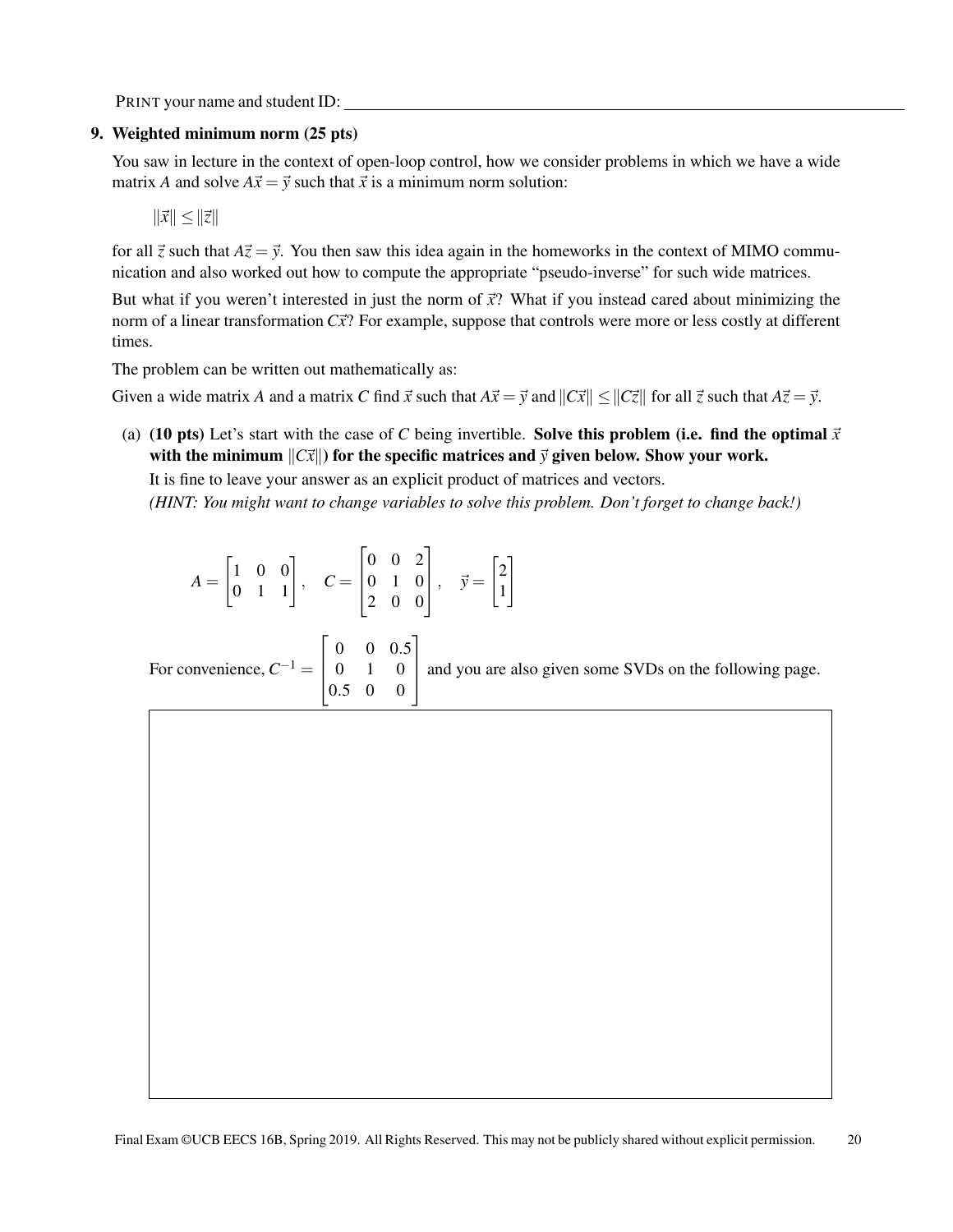$$
A = (U_A = \begin{bmatrix} 0 & 1 \\ 1 & 0 \end{bmatrix}) (\Sigma_A = \begin{bmatrix} \sqrt{2} & 0 & 0 \\ 0 & 1 & 0 \end{bmatrix}) (V_A^T = \begin{bmatrix} 0 & \frac{1}{\sqrt{2}} & \frac{1}{\sqrt{2}} \\ 1 & 0 & 0 \\ 0 & -\frac{1}{\sqrt{2}} & \frac{1}{\sqrt{2}} \end{bmatrix})
$$
(7)

$$
C = (U_C = \begin{bmatrix} -1 & 0 & 0 \\ 0 & 0 & 1 \\ 0 & -1 & 0 \end{bmatrix}) (\Sigma_C = \begin{bmatrix} 2 & 0 & 0 \\ 0 & 2 & 0 \\ 0 & 0 & 1 \end{bmatrix}) (V_C^T = \begin{bmatrix} 0 & 0 & -1 \\ -1 & 0 & 0 \\ 0 & 1 & 0 \end{bmatrix})
$$
(8)

$$
AC = (U_{AC} = \begin{bmatrix} 0 & 1 \\ 1 & 0 \end{bmatrix} (\Sigma_{AC} = \begin{bmatrix} \sqrt{5} & 0 & 0 \\ 0 & 2 & 0 \end{bmatrix}) (V_{AC}^T = \begin{bmatrix} \frac{2}{\sqrt{5}} & \frac{1}{\sqrt{5}} & 0 \\ 0 & 0 & 1 \\ -\frac{1}{\sqrt{5}} & \frac{2}{\sqrt{5}} & 0 \end{bmatrix})
$$
(9)

$$
AC^{-1} = (U_{AC^{-1}} = \begin{bmatrix} 0 & 1 \\ 1 & 0 \end{bmatrix}) (\Sigma_{AC^{-1}} = \begin{bmatrix} \frac{\sqrt{5}}{2} & 0 & 0 \\ 0 & 0.5 & 0 \end{bmatrix}) (V_{AC^{-1}}^T = \begin{bmatrix} \frac{1}{\sqrt{5}} & \frac{2}{\sqrt{5}} & 0 \\ 0 & 0 & 1 \\ -\frac{2}{\sqrt{5}} & \frac{1}{\sqrt{5}} & 0 \end{bmatrix})
$$
(10)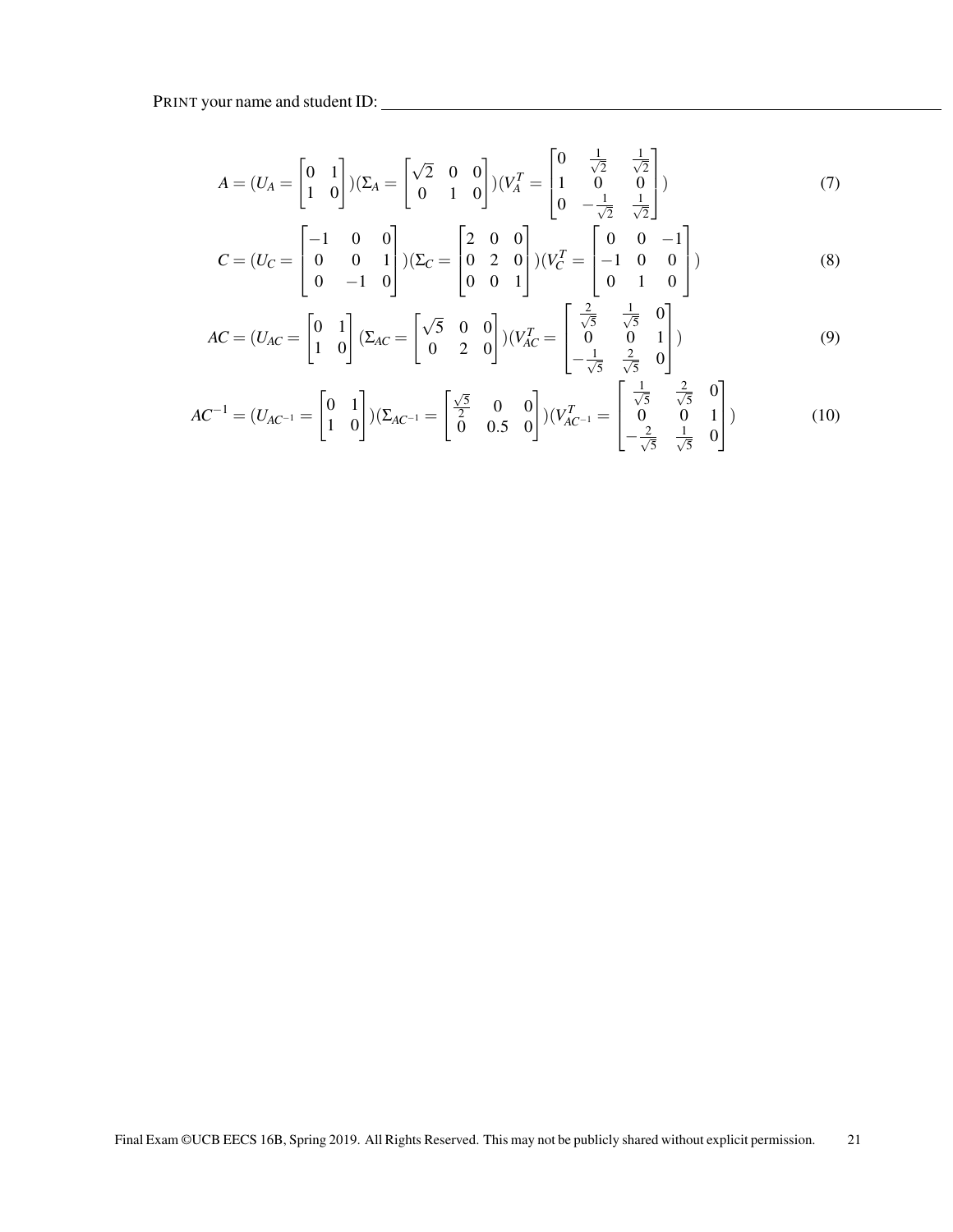(b) (15 pts) What if *C* were a tall matrix with linearly independent columns? Explicitly describe how you would solve this problem in that case, step by step.

For convenience, we have copied the problem statement again here: Given a wide matrix *A* and a matrix *C* find  $\vec{x}$  such that  $A\vec{x} = \vec{y}$  and  $||C\vec{x}|| \le ||C\vec{z}||$  for all  $\vec{z}$  such that  $A\vec{z} = \vec{y}$ .

Here, you can assume that the wide matrix *A* has linearly-independent rows but is otherwise generic. Similarly,  $\vec{y}$  is a generic vector.

*(HINT: Does C have a nullspace? Does CTC have a nullspace? Does the SVD of C suggest any* (invertible) change of coordinates from  $\vec{x}$  to  $\vec{\hat{x}}$  such that  $\|\vec{\hat{x}}\| = \|C\vec{x}\|$ ?)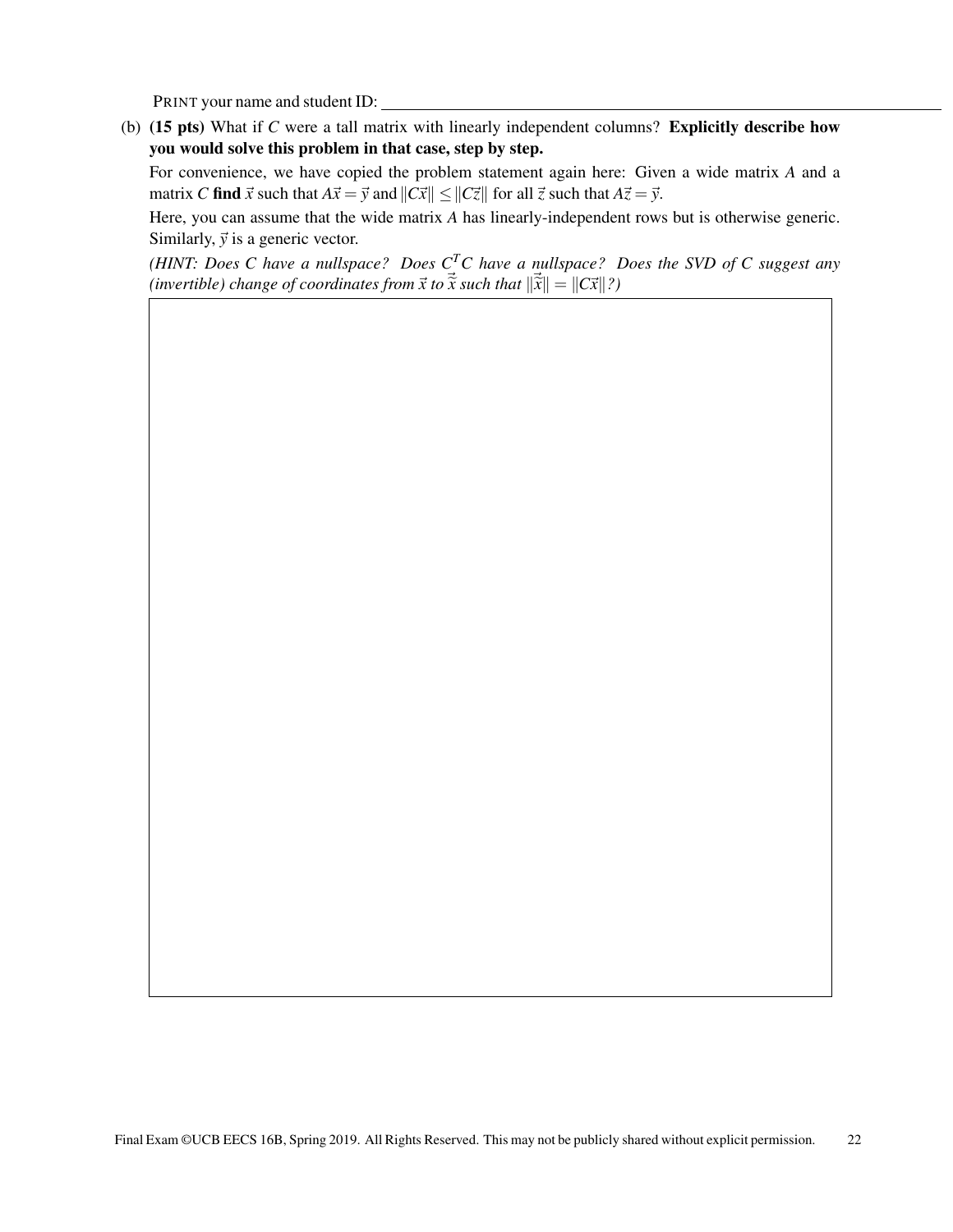[Extra page. If you want the work on this page to be graded, make sure you tell us on the problem's main page.]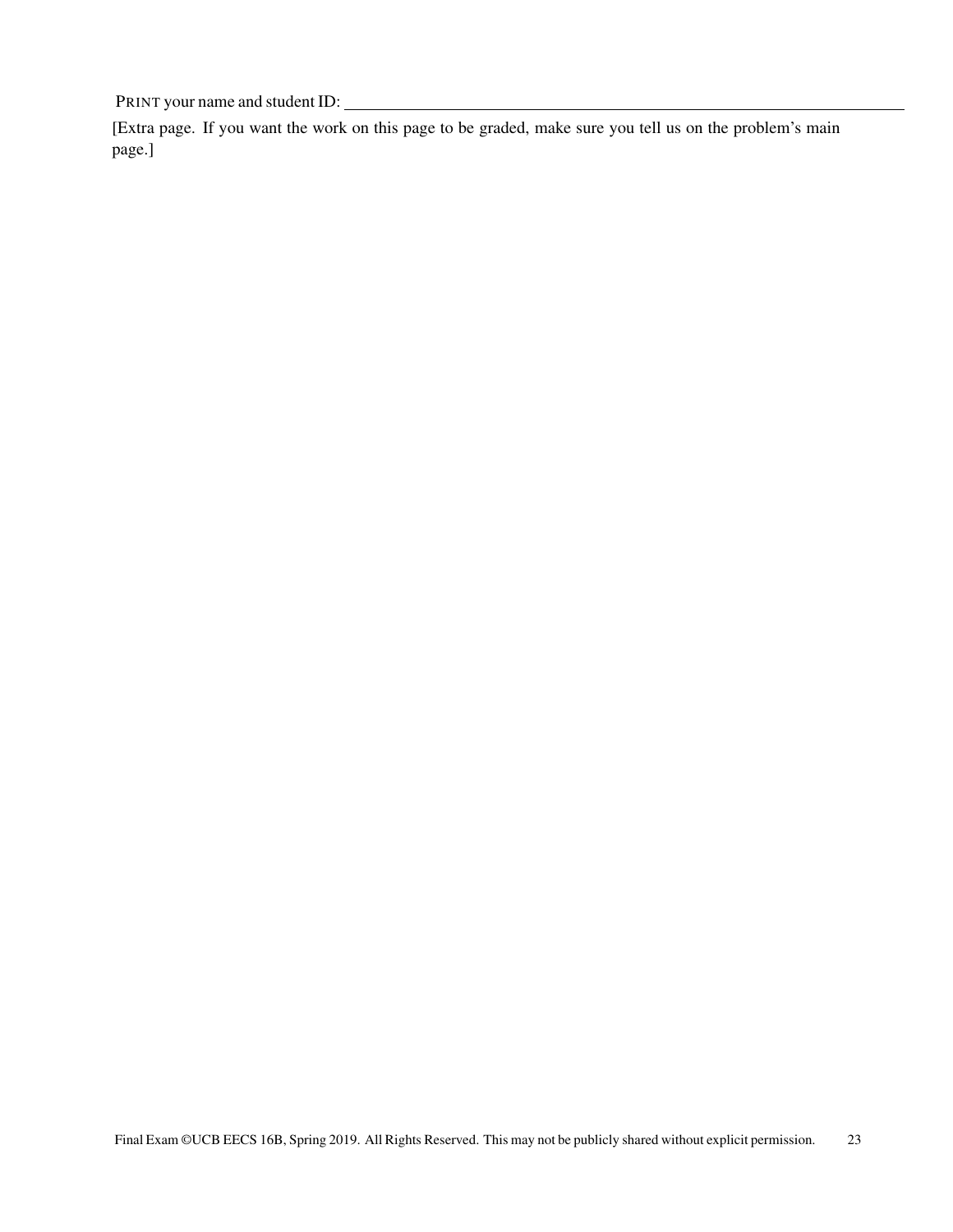## 10. Circuit Discretization (18 pts)

Let's consider the following RLC circuit that you have encountered before.



(a) (6 pts) Find the matrix differential equation for the above system using the state-vector  $\vec{x} =$  $V_C(t)$ *IL*(*t*) 1 as

$$
\frac{d}{dt}\vec{x}(t) = A\vec{x}(t) + \vec{b}u(t).
$$

## What is  $A$ ? What is  $\vec{b}$ ?

Your answers should be in terms of *R*,*L*,*C*.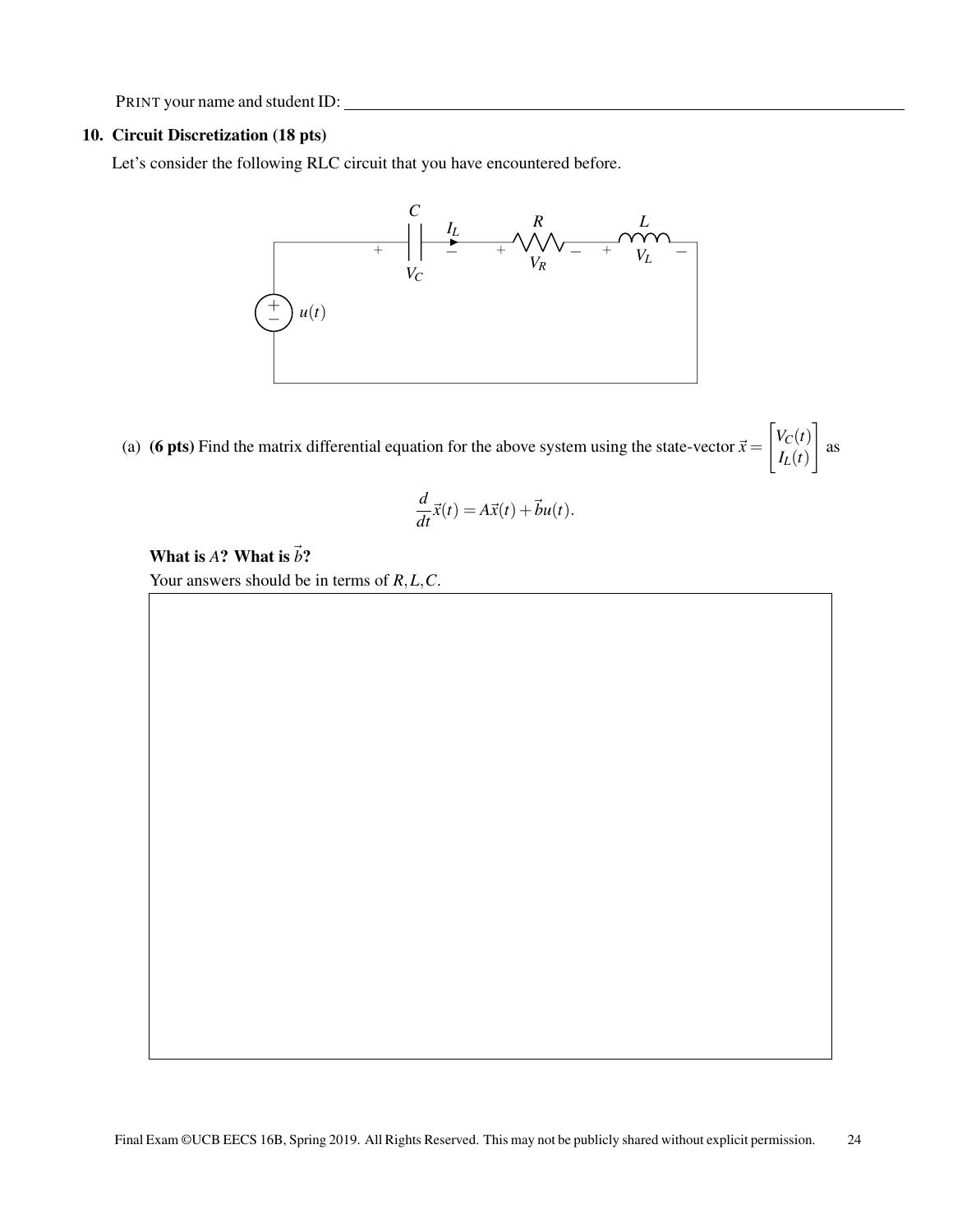[Extra page. If you want the work on this page to be graded, make sure you tell us on the problem's main page.]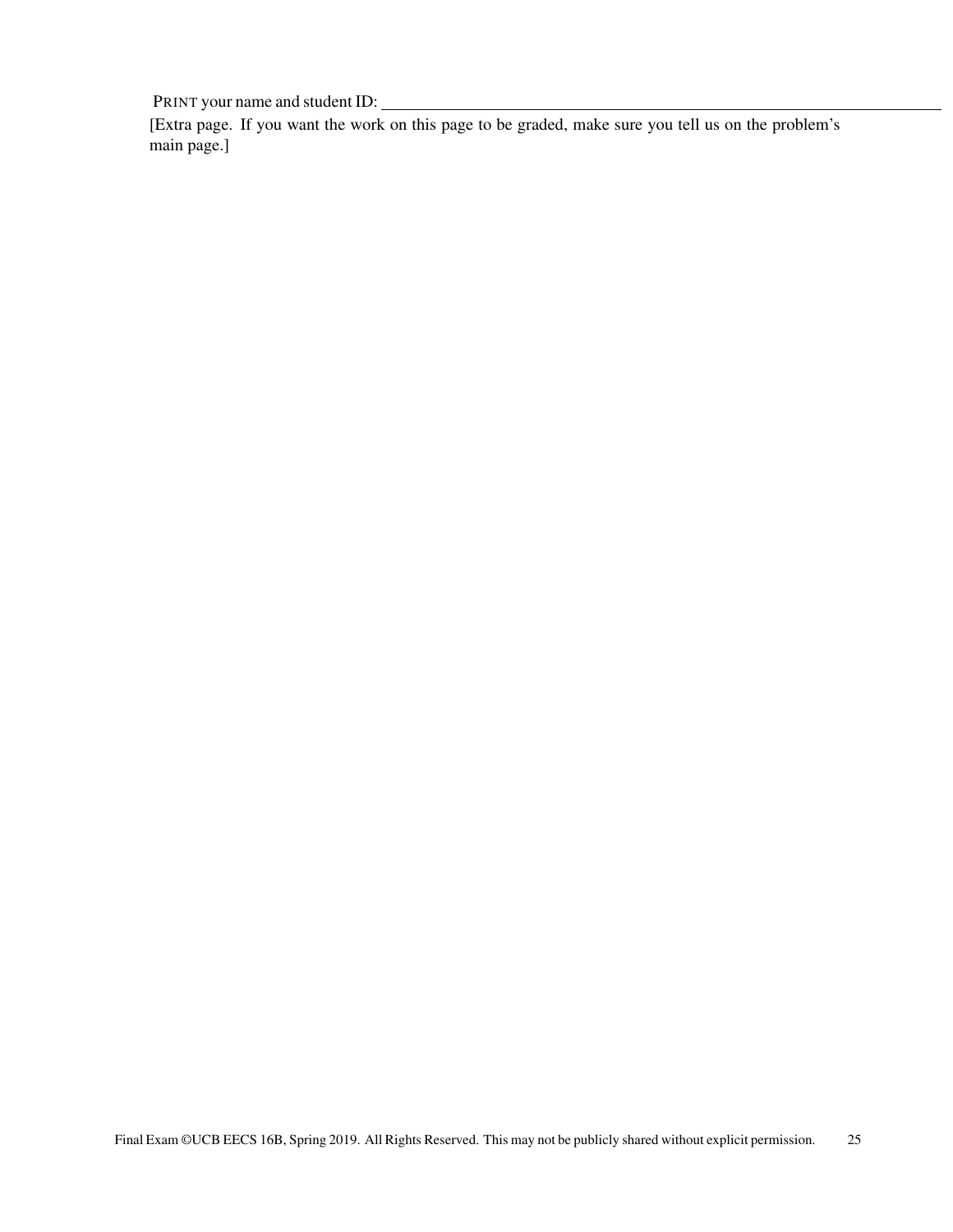(b) (12 pts) Now, assume for some specific component values we get the following differential equation:

$$
\frac{d}{dt}\vec{x}(t) = \begin{bmatrix} 0 & 1 \\ -2 & -3 \end{bmatrix} \vec{x}(t) + \begin{bmatrix} 0 \\ 2 \end{bmatrix} u(t).
$$
\n(11)

Unfortunately, we are unable to measure our state vector continuously. Suppose that we sample the system with some sampling interval  $\Delta$ . Let us discretize the above system. Assume that we use piecewise constant voltage inputs  $u(t) = u_d(k)$  for  $t \in [k\Delta, (k+1)\Delta)$ .

Recall from the homework that for a hypothetical scalar differential equation  $\frac{d}{dt}x(t) = \lambda x(t) + bu(t)$ , we can discretize it as long as  $\lambda \neq 0$  as follows:

$$
x_d(k+1) = e^{\lambda \Delta} x_d(k) + \frac{e^{\lambda \Delta} - 1}{\lambda} b u_d(k).
$$
\n(12)

Here  $x_d(k) = x(k\Delta)$ .

Using equation [\(12\)](#page-25-0), calculate the discrete-time system for Equation [\(11\)](#page-25-1)'s continuous-time vector system in the form:

<span id="page-25-1"></span><span id="page-25-0"></span>
$$
\vec{x}_d(k+1) = A_d \vec{x}_d(k) + \vec{b}_d u_d(k).
$$

More concretely, find  $A_d$  and  $\vec{b}_d$ .

You do not need to multiply out any matrices. It is fine if you give your answers as explicit products of matrices/vectors/etc.

*Hint:* We have provided information regarding the matrix  $A =$  $\begin{bmatrix} 0 & 1 \end{bmatrix}$  $-2$   $-3$ 1 in [\(11\)](#page-25-1) for your convenience (not all of this is needed) on the opposite page.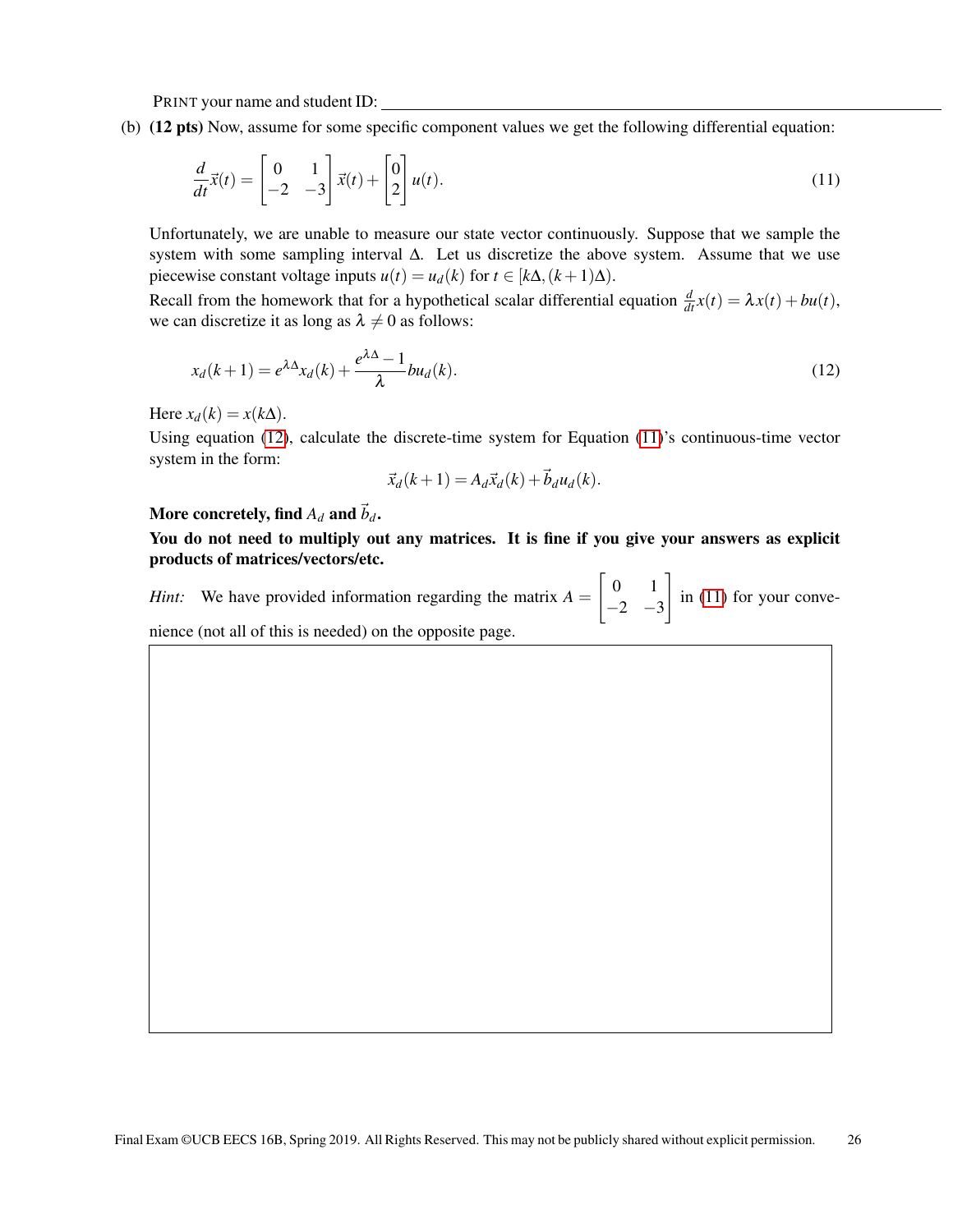- i. The determinant of A:  $det(A) = 2$ .
- ii. The trace of *A*: tr(*A*) =  $-3$ .
- iii.  $A^{-1} = \frac{1}{2}$ 2  $\begin{bmatrix} -3 & -1 \\ 2 & 0 \end{bmatrix}.$
- iv. We can diagonalize the matrix as  $A = V\Lambda V^{-1}$ , where,  $\Lambda$  is a diagonal matrix with the eigenvalues in its diagonal and the columns of *V* are the eigenvectors of the corresponding eigenvalues
- v. The eigenvalues/eigenvectors for A are:

For 
$$
\lambda_1 = -2
$$
:  $\vec{v}_1 = \begin{bmatrix} 1 \\ -2 \end{bmatrix}$  For  $\lambda_2 = -1$ :  $\vec{v}_2 = \begin{bmatrix} -1 \\ 1 \end{bmatrix}$ .

vi. For  $V = [\vec{v}_1, \vec{v}_2]$ , we have  $V^{-1} =$  $\begin{bmatrix} -1 & -1 \end{bmatrix}$  $-2$   $-1$ 1 .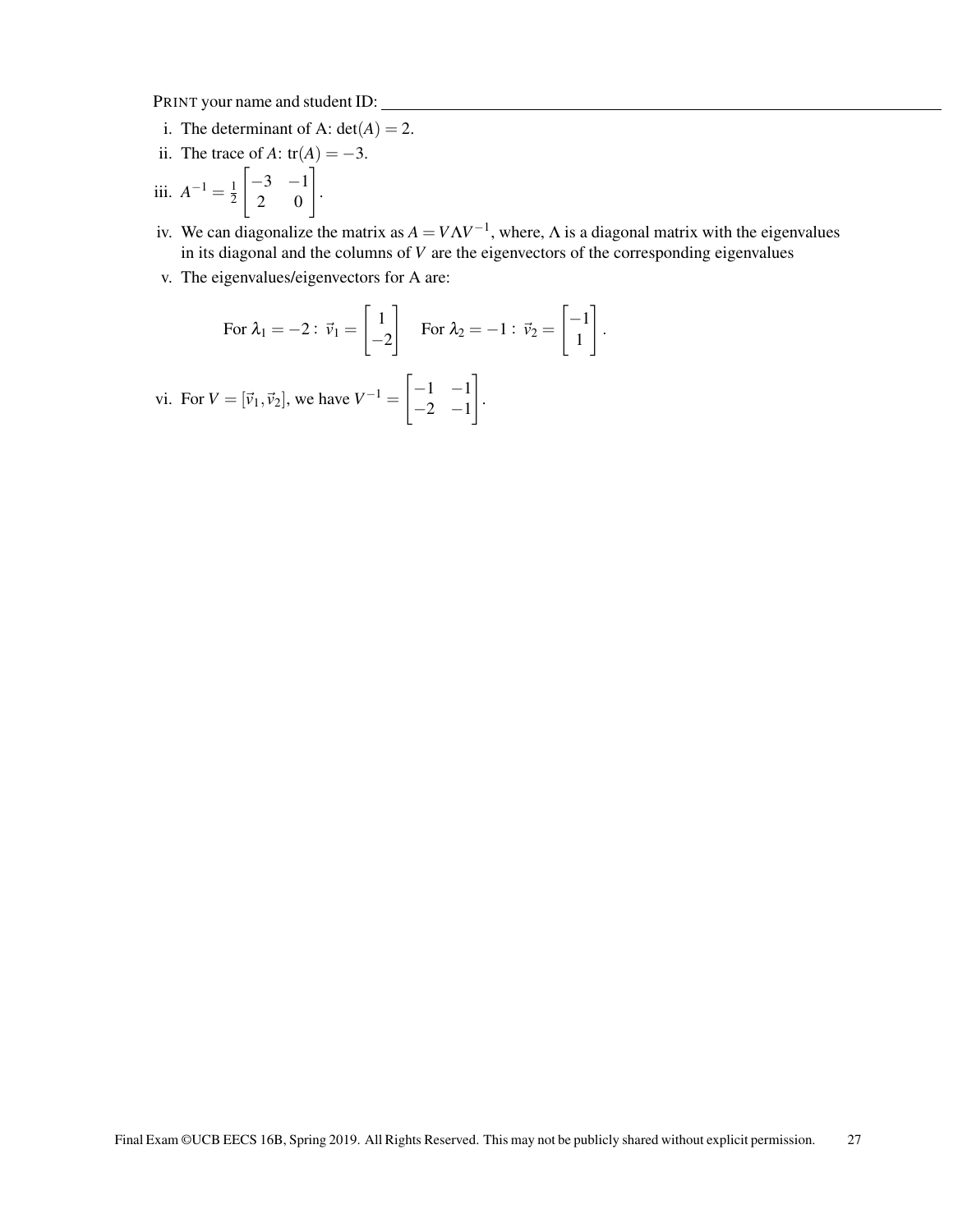#### 11. Discretization With Piecewise Linear Controls (18 pts)

In most of this course, when discretizing a continuous-time control system, we forced the input to be constant between time steps, *i.e.*, between some *k*∆ and (*k* +1)∆, (this is alternatively called a zero-order hold) and then changed it instantly and discontinuously to its new value. However, applying such a discontinuous control might be physically impossible for a real-world system. Suppose we decided instead to use something piecewise-linear (see Figure [3\)](#page-27-0) for our continuous-time input.

<span id="page-27-0"></span>

Figure 3: Piecewise constant vs. piecewise linear control inputs and a pure affine control input.

Consider a scalar differential-equation with scalar input  $u(t)$ :

<span id="page-27-3"></span>
$$
\frac{d}{dt}x(t) = \lambda x(t) + bu(t)
$$
\n(13)

with an initial condition  $x(t_0)$ . If we use a pure affine input (see the third panel in the figure above) for  $u(t)$ , we get the following continuous-time scalar differential equation:

<span id="page-27-1"></span>
$$
\frac{d}{dt}x(t) = \lambda x(t) + b\left(m(t - t_0) + u_0\right)
$$
\n(14)

where  $m = \left(\frac{u_1 - u_0}{t_1 - t_0}\right)$ *t*1−*t*<sup>0</sup> is the slope of the input  $u(t)$  and  $u_0$  is where the input  $u(t)$  starts at time  $t_0$ , with  $u_1$ being where the input  $u(t)$  ends at time  $t_1 > t_0$ . Assuming  $\lambda \neq 0$ , solving this differential equation [\(14\)](#page-27-1) for an arbitrary initial condition  $x(t_0)$ , we get the following solution for all  $t_0 \le t \le t_1$ :

<span id="page-27-2"></span>
$$
x(t) = x(t_0)e^{\lambda(t-t_0)} - \frac{b}{\lambda}m(t-t_0) + \frac{b}{\lambda}\left(\frac{m}{\lambda} + u_0\right)(e^{\lambda(t-t_0)} - 1).
$$
 (15)

The goal in this problem is to extend [\(15\)](#page-27-2) to let us discretize the continuous-time differential equation [\(13\)](#page-27-3) under piecewise-linear inputs. The twist comes from the fact that each linear segment is defined by two numbers — "slope" and "intercept."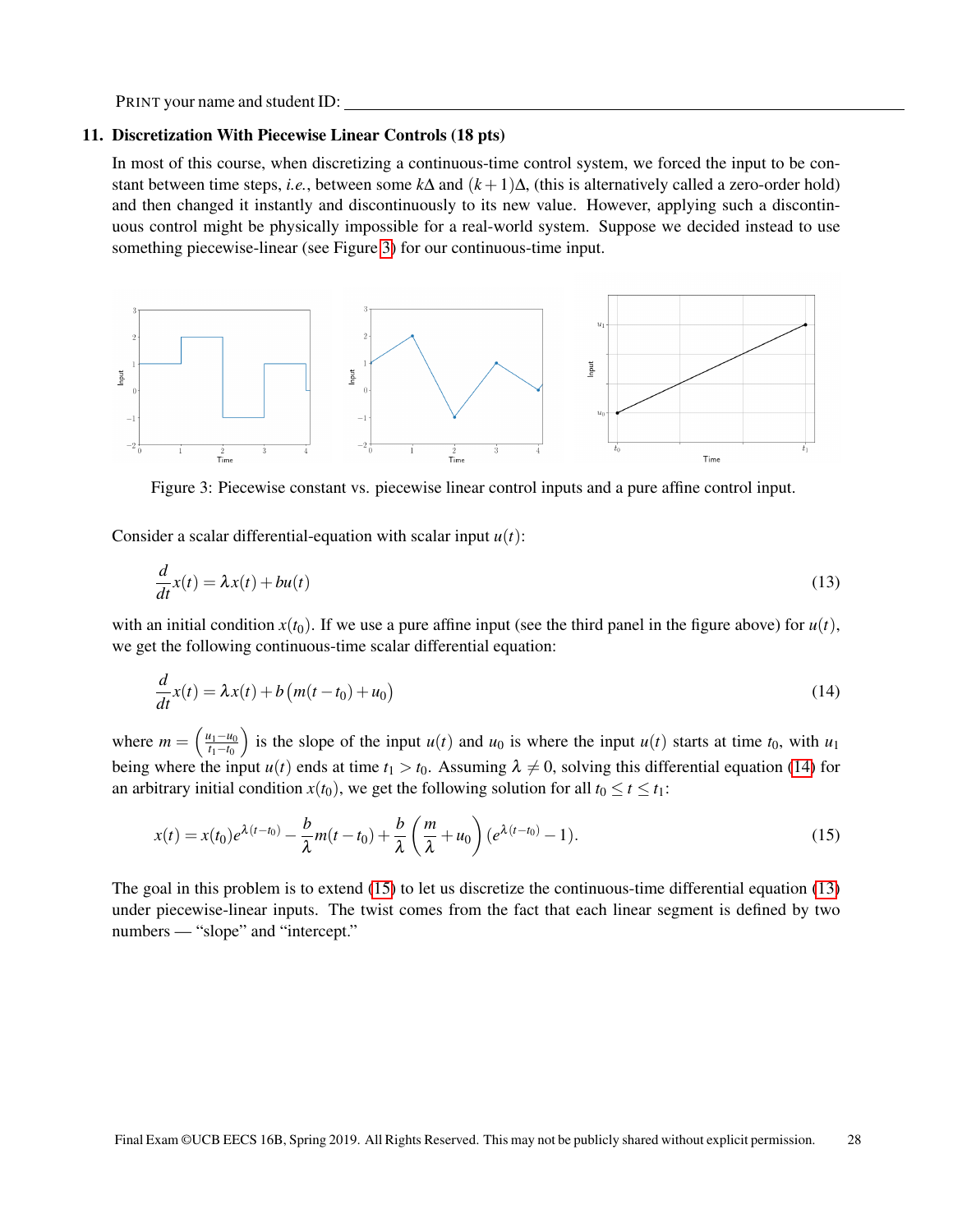- (a) (6 pts) The first step in discretizing Equation [\(13\)](#page-27-3) is to consider each discrete time step (between
	- $t = k\Delta$  and  $t = (k+1)\Delta$ ) as virtually giving us not one, but two discrete-time inputs  $\begin{bmatrix} s_d(k) \\ s_d(k) \end{bmatrix}$  $m_d(k)$ 1 . Namely:  $s_d(k) = u(k\Delta)$ , the "intercept" where the input *u*(*t*) starts for this interval and  $m_d(k) = \frac{u((k+1)\Delta) - u(k\Delta)}{\Delta}$

as the "slope" of the *u*(*t*) input in the interval between  $t = k\Delta$  and  $t = (k+1)\Delta$ . We can write the behavior of the discrete-time state  $x_d(k) = x(k\Delta)$  as obeying a scalar discrete-time controlled recurrence relation:

<span id="page-28-0"></span>
$$
x_d(k+1) = \lambda_d x_d(k) + b_{d,m} m_d(k) + b_{d,s} s_d(k).
$$
\n(16)

What are  $\lambda_d$ ,  $b_{d,m}$ ,  $b_{d,s}$  in terms of the given  $\lambda$  ,  $\Delta$ ,  $b$ ? *(Hint: use Equation* [\(15\)](#page-27-2) *as appropriate.)*

(b) (4 pts) We want to understand how this system behaves in discrete-time as a function of the sequence of endpoints  $u_d(k) = u((k+1)\Delta)$  of the piecewise constant input  $u(t)$ . In reality, both the  $m_d(k)$  input and the  $s_d(k)$  input depend on  $u_d(k)$  and  $u_d(k-1)$ . Find  $b_{d,1}$  and  $b_{d,2}$ 

(in terms of the  $\Delta$ ,  $\lambda_d$ ,  $b_{d,m}$ ,  $b_{d,s}$  from above) so that Equation [\(16\)](#page-28-0) can be rewritten as:

<span id="page-28-1"></span>
$$
x_d(k+1) = \lambda_d x_d(k) + b_{d,1} u_d(k) + b_{d,2} u_d(k-1). \tag{17}
$$

*(HINT: remember how m<sub>d</sub>(k) was defined. And that*  $u_d(k)$  *is the*  $u(t)$  *at the end of the interval and*  $u_d(k-1)$  *is the u*(*t*) *at the beginning of the interval from* [ $k\Delta$ ,  $(k+1)\Delta$ ].)

Final Exam ©UCB EECS 16B, Spring 2019. All Rights Reserved. This may not be publicly shared without explicit permission. 29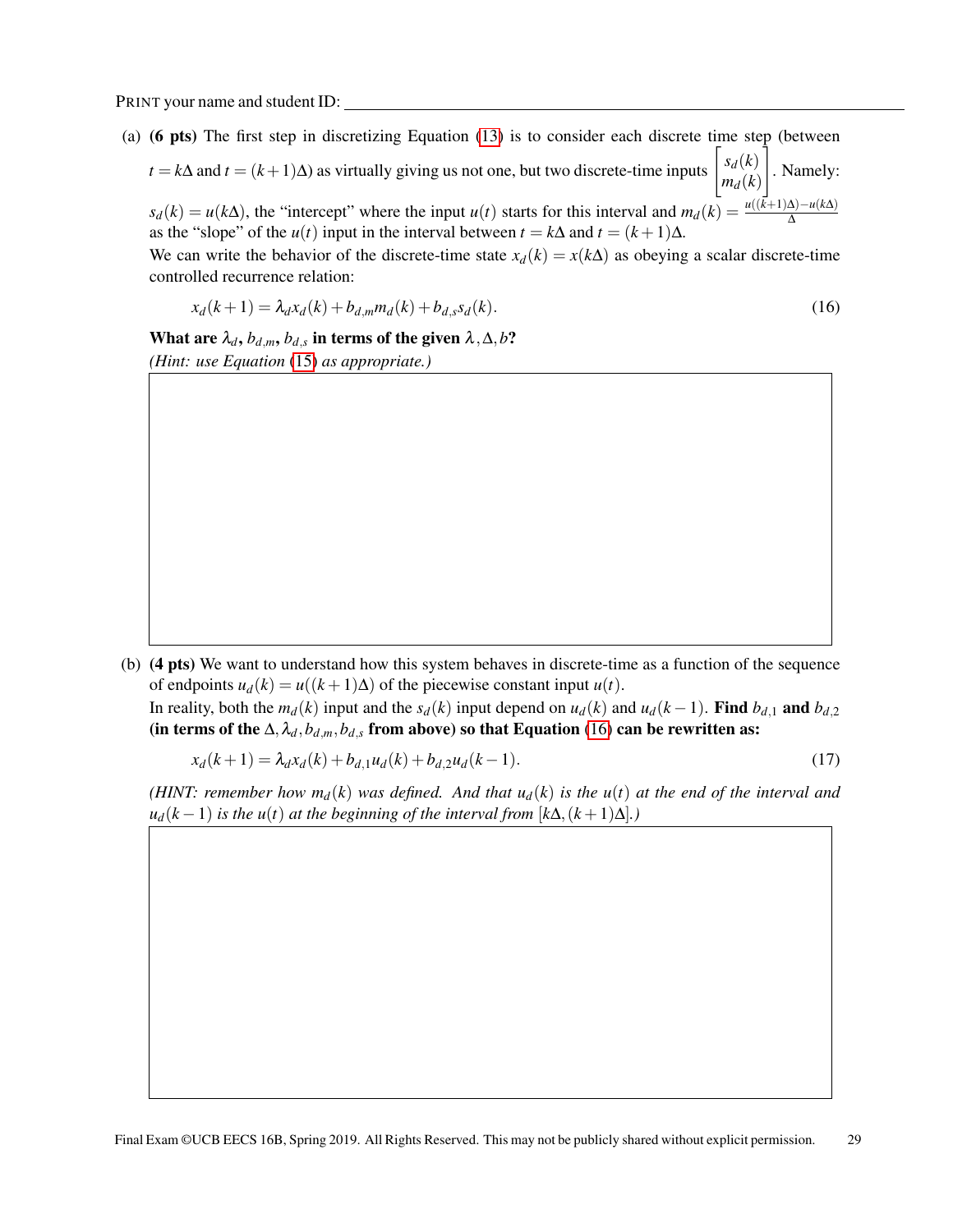(c) (8 pts) To get this into standard vector/matrix form, we realize that we need to remember  $u_d(k-1)$ for the next time step. Everything that needs to be remembered has be a part of the state, and so let's augment our state vector as

$$
\widetilde{\vec{x}}_d(k) = \begin{bmatrix} x_d(k) \\ u_d(k-1) \end{bmatrix}.
$$

Starting with Equation [\(17\)](#page-28-1), write a matrix time-evolution equation using  $\tilde{\vec{x}}_d$  as

$$
\widetilde{\vec{x}}_d(k+1) = A_d \widetilde{\vec{x}}_d(k) + \vec{b}_d u_d(k).
$$

More concretely, find  $A_d$  and  $\vec{b}_d$ , in terms of  $\lambda_d$ ,  $b_{d,1}$  and  $b_{d,2}$ .